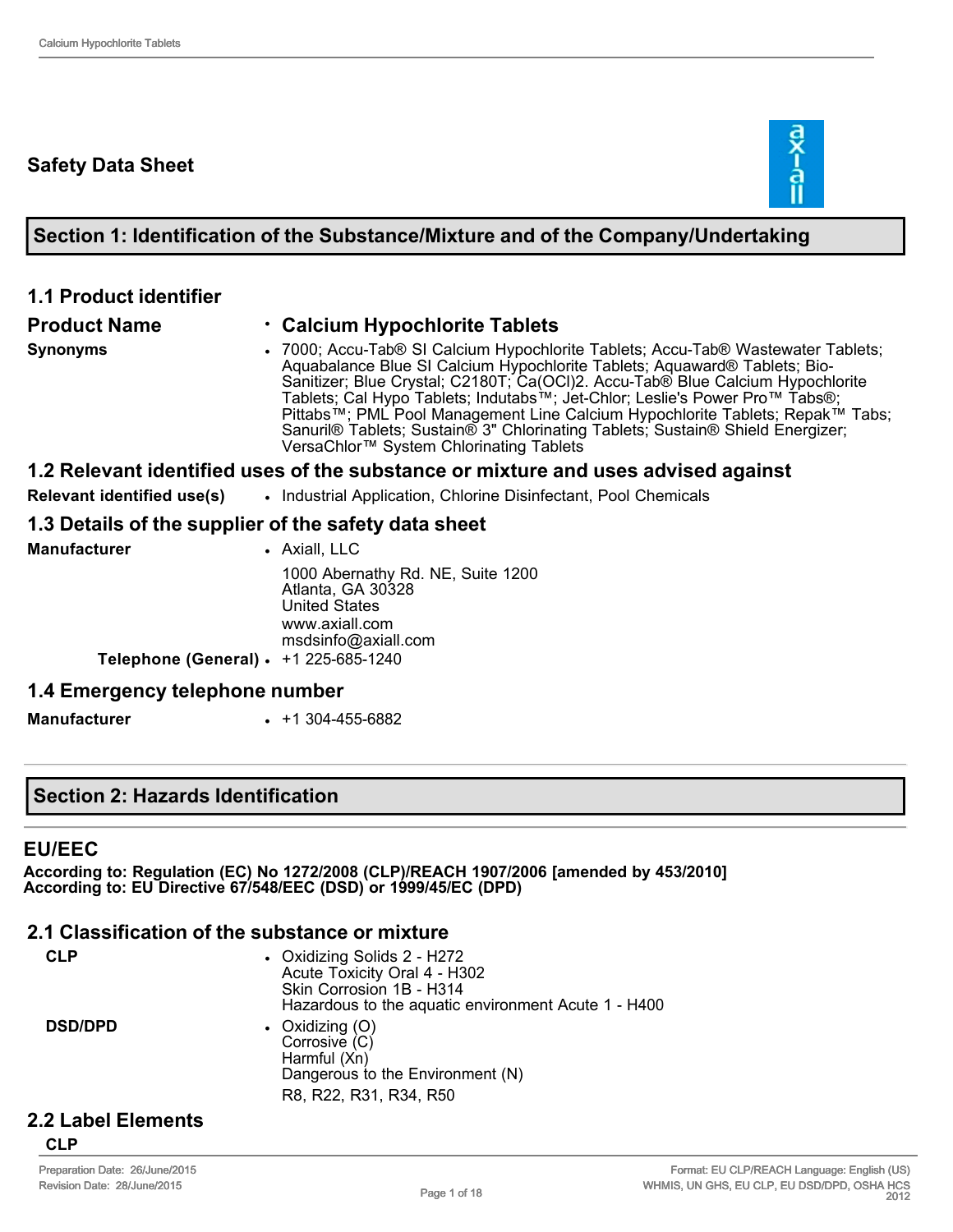#### **DANGER**



Hazard statements · H272 - May intensify fire; oxidizer

- H302 Harmful if swallowed
- - H314 Causes severe skin burns and eye damage.
	- H400 Very toxic to aquatic life

#### **Precautionary statements**

|                  | <b>Prevention •</b> P210 - Keep away from heat.<br>P220 - Keep/Store away from clothing and other combustible materials.<br>P221 - Take any precaution to avoid mixing with combustibles<br>P260 - Do not breathe dust.<br>P264 - Wash thoroughly after handling.<br>P270 - Do not eat, drink or smoke when using this product.<br>P273 - Avoid release to the environment.<br>P280 - Wear protective gloves/protective clothing/eye protection/face protection.                                                                                                                                                                                                                                                                                                     |
|------------------|----------------------------------------------------------------------------------------------------------------------------------------------------------------------------------------------------------------------------------------------------------------------------------------------------------------------------------------------------------------------------------------------------------------------------------------------------------------------------------------------------------------------------------------------------------------------------------------------------------------------------------------------------------------------------------------------------------------------------------------------------------------------|
| <b>Response.</b> | P370+P378 - In case of fire: Use appropriate media for extinction.<br>P304+P340 - IF INHALED: Remove victim to fresh air and keep at rest in a position<br>comfortable for breathing.<br>P303+P361+P353 - IF ON SKIN (or hair): Take off immediately all contaminated<br>clothing. Rinse skin with water/shower.<br>P363 - Wash contaminated clothing before reuse.<br>P321 - Specific treatment, see supplemental first aid information.<br>P305+P351+P338 - IF IN EYES: Rinse cautiously with water for several minutes.<br>Remove contact lenses, if present and easy to do. Continue rinsing.<br>P301+P330+P331 - IF SWALLOWED: Rinse mouth. Do NOT induce vomiting.<br>P310 - Immediately call a POISON CENTER or doctor/physician.<br>P391 - Collect spillage. |
|                  | Storage/Disposal • P405 - Store locked up.<br>P501 - Dispose of content and/or container in accordance with local, regional,<br>national, and/or international regulations.                                                                                                                                                                                                                                                                                                                                                                                                                                                                                                                                                                                          |
| <b>DSD/DPD</b>   | <b>Supplemental information</b> $\cdot$ 1-3 percent of this product consists of an ingredient of unknown toxicity.                                                                                                                                                                                                                                                                                                                                                                                                                                                                                                                                                                                                                                                   |
|                  |                                                                                                                                                                                                                                                                                                                                                                                                                                                                                                                                                                                                                                                                                                                                                                      |
|                  | Risk phrases • R8 - Contact with combustible material may cause fire.<br>R22 - Harmful if swallowed.<br>R31 - Contact with acids liberates toxic gas.<br>R <sub>34</sub> - Causes burns.<br>R50 - Very toxic to aquatic organisms.                                                                                                                                                                                                                                                                                                                                                                                                                                                                                                                                   |
|                  | Safety phrases · S36 - Wear suitable protective clothing.<br>S37 - Wear suitable gloves.                                                                                                                                                                                                                                                                                                                                                                                                                                                                                                                                                                                                                                                                             |

- S39 Wear eye/face protection.
	- S45 In case of accident or if you feel unwell, seek medical advice immediately (show
	- the label where possible). S57 - Use appropriate containment to avoid environmental contamination.

#### **2.3 Other Hazards**

| <b>CLP</b>     | According to Regulation (EC) No. 1272/2008 (CLP) this material is considered<br>hazardous. |
|----------------|--------------------------------------------------------------------------------------------|
| <b>DSD/DPD</b> | • According to European Directive 1999/45/EC this material is considered dangerous.        |

### **UN GHS**

#### **According to: UN Globally Harmonized System of Classification and Labelling of Chemicals (GHS)**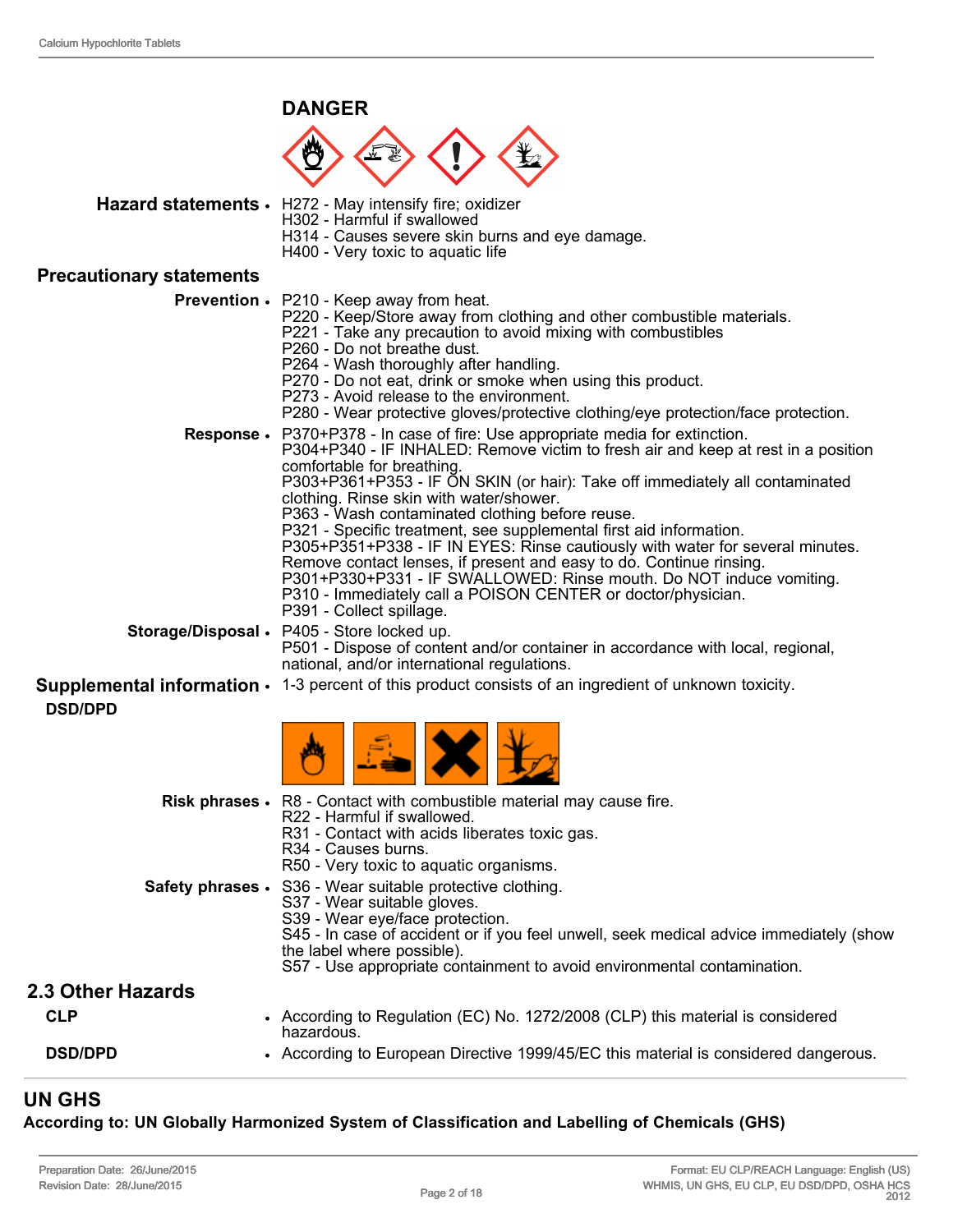# **2.1 Classification of the substance or mixture**

**UN GHS** • Oxidizing Solids 2 Acute Toxicity Oral 4 Skin Corrosion 1B Serious Eye Damage 1 Specific Target Organ Toxicity Single Exposure 3: Respiratory Tract Irritation Hazardous to the aquatic environment Acute 1 Hazardous to the aquatic environment Chronic 1

#### **2.2 Label elements UN GHS**

**DANGER**



| Hazard statements • May intensify fire; oxidizer<br>Harmful if swallowed |
|--------------------------------------------------------------------------|
| Causes severe skin burns and eye damage.                                 |
| Causes serious eye damage                                                |
| May cause respiratory irritation                                         |
| Very toxic to aquatic life                                               |
| Very toxic to aquatic life with long lasting effects                     |

# **Precautionary statements**

| <b>Precautionary statements</b> |                                                                                                                                                                                                                                                                                                                                                                                                                                                                                                                                                                                                                                                                                                                               |
|---------------------------------|-------------------------------------------------------------------------------------------------------------------------------------------------------------------------------------------------------------------------------------------------------------------------------------------------------------------------------------------------------------------------------------------------------------------------------------------------------------------------------------------------------------------------------------------------------------------------------------------------------------------------------------------------------------------------------------------------------------------------------|
| <b>Prevention .</b>             | Keep away from heat.<br>Keep/Store away from clothing and other combustible materials.<br>Do not eat, drink or smoke when using this product.<br>Take any precaution to avoid mixing with combustibles<br>Use only outdoors or in a well-ventilated area.<br>Do not breathe dust.<br>Wash thoroughly after handling.<br>Avoid release to the environment.<br>Wear protective gloves/protective clothing/eye protection/face protection.                                                                                                                                                                                                                                                                                       |
| <b>Response.</b>                | In case of fire: Use appropriate media for extinction.<br>IF INHALED: Remove victim to fresh air and keep at rest in a position comfortable for<br>breathing.<br>Call a POISON CENTER or doctor/physician if you feel unwell.<br>IF ON SKIN (or hair): Take off immediately all contaminated clothing. Rinse skin with<br>water/shower.<br>Wash contaminated clothing before reuse.<br>Specific treatment, see supplemental first aid information.<br>IF IN EYES: Rinse cautiously with water for several minutes. Remove contact lenses,<br>if present and easy to do. Continue rinsing.<br>IF SWALLOWED: Rinse mouth. Do NOT induce vomiting.<br>Immediately call a POISON CENTER or doctor/physician.<br>Collect spillage. |
|                                 | Storage/Disposal • Store in a well-ventilated place. Keep container tightly closed.<br>Store locked up.<br>Dispose of content and/or container in accordance with local, regional, national, and/or<br>international regulations.                                                                                                                                                                                                                                                                                                                                                                                                                                                                                             |
|                                 | <b>Supplemental information ·</b> 1-3 percent of this product consists of an ingredient of unknown toxicity.                                                                                                                                                                                                                                                                                                                                                                                                                                                                                                                                                                                                                  |
| 2.3 Other hazards               |                                                                                                                                                                                                                                                                                                                                                                                                                                                                                                                                                                                                                                                                                                                               |
| <b>UN GHS</b>                   | • According to the Globally Harmonized System for Classification and Labeling (GHS)<br>this product is considered hazardous.                                                                                                                                                                                                                                                                                                                                                                                                                                                                                                                                                                                                  |

### **United States (US)**

**According to: OSHA 29 CFR 1910.1200 HCS**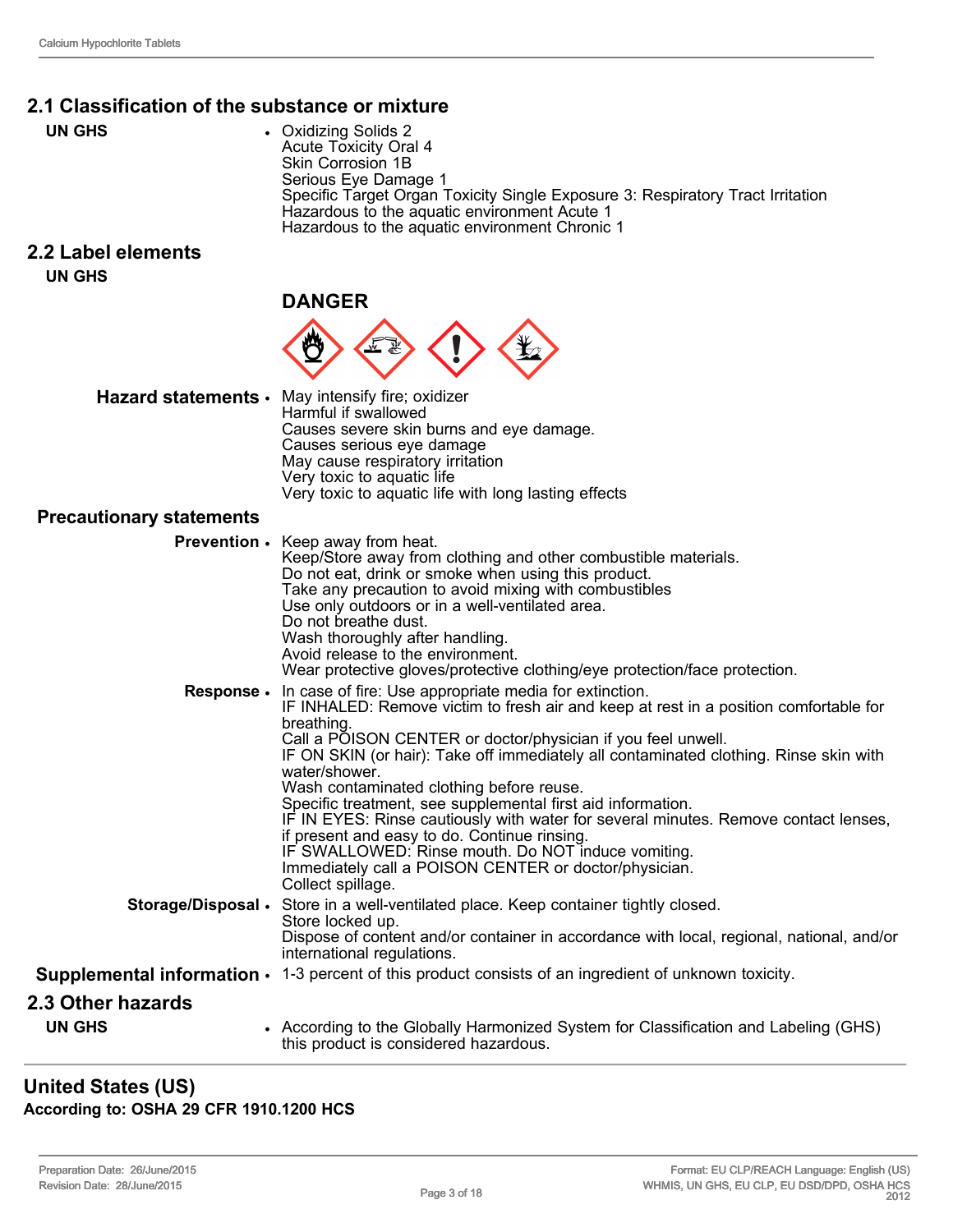## **2.1 Classification of the substance or mixture**

- **OSHA HCS 2012** Oxidizing Solids 2
- Acute Toxicity Oral 4 Skin Corrosion 1B Serious Eye Damage 1 Specific Target Organ Toxicity Single Exposure 3: Respiratory Tract Irritation

# **2.2 Label elements**

**OSHA HCS 2012**

#### **DANGER**



**Hazard statements** • May intensify fire; oxidizer Harmful if swallowed Causes severe skin burns and eye damage. Causes serious eye damage May cause respiratory irritation

#### **Precautionary statements**

|                                           | <b>Prevention .</b> Keep away from heat.<br>Keep/Store away from clothing and other combustible materials.<br>Take any precaution to avoid mixing with combustibles<br>Do not breathe dust.<br>Wash thoroughly after handling.<br>Do not eat, drink or smoke when using this product.<br>Use only outdoors or in a well-ventilated area.<br>Wear protective gloves/protective clothing/eye protection/face protection.                                                                                                                                                                                                                                                                                   |
|-------------------------------------------|----------------------------------------------------------------------------------------------------------------------------------------------------------------------------------------------------------------------------------------------------------------------------------------------------------------------------------------------------------------------------------------------------------------------------------------------------------------------------------------------------------------------------------------------------------------------------------------------------------------------------------------------------------------------------------------------------------|
| <b>Response</b> •                         | In case of fire: Use appropriate media for extinction.<br>IF INHALED: Remove victim to fresh air and keep at rest in a position comfortable for<br>breathing.<br>Call a POISON CENTER or doctor/physician if you feel unwell.<br>IF ON SKIN (or hair): Take off immediately all contaminated clothing. Rinse skin with<br>water/shower.<br>Wash contaminated clothing before reuse.<br>Specific treatment, see supplemental first aid information.<br>IF IN EYES: Rinse cautiously with water for several minutes. Remove contact lenses,<br>if present and easy to do. Continue rinsing.<br>IF SWALLOWED: Rinse mouth. Do NOT induce vomiting.<br>Immediately call a POISON CENTER or doctor/physician. |
|                                           | Storage/Disposal • Store in a well-ventilated place. Keep container tightly closed.<br>Store locked up.<br>Dispose of content and/or container in accordance with local, regional, national, and/or<br>international regulations.                                                                                                                                                                                                                                                                                                                                                                                                                                                                        |
|                                           | <b>Supplemental information</b> $\cdot$ 1-3 percent of this product consists of an ingredient of unknown toxicity.                                                                                                                                                                                                                                                                                                                                                                                                                                                                                                                                                                                       |
| 2.3 Other hazards<br><b>OSHA HCS 2012</b> | • Under United States Regulations (29 CFR 1910.1200 - Hazard Communication<br>Standard), this product is considered hazardous.                                                                                                                                                                                                                                                                                                                                                                                                                                                                                                                                                                           |

# **Canada**

**According to: WHMIS** 

#### **2.1 Classification of the substance or mixture**

**WHMIS** • Oxidizing - C Other Toxic Effects - D2B Corrosive - E

### **2.2 Label elements**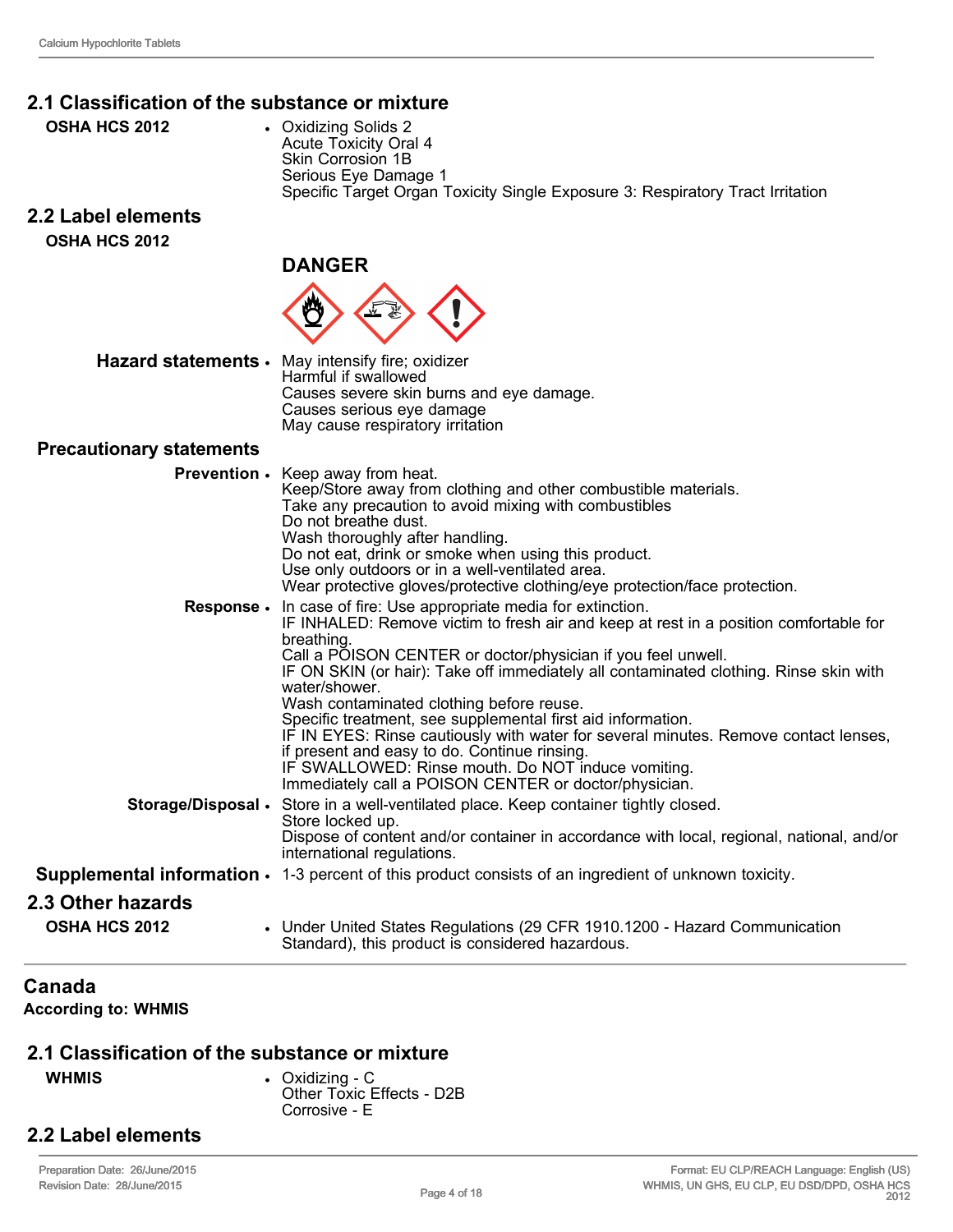#### **WHMIS**



 $\bullet$  Oxidizing  $\text{-} C$ Other Toxic Effects - D2B Corrosive - E

# **2.3 Other hazards**

**WHMIS** • In Canada, the product mentioned above is considered hazardous under the Workplace Hazardous Materials Information System (WHMIS).

# **Section 3 Composition/Information on Ingredients**

#### **3.1 Substances**

• Material does not meet the criteria of a substance.

#### **3.2 Mixtures**

| <b>Composition</b>          |                                                                                    |               |                                                                              |                                                                                                                                                                                                                                                                                                                                                                                                                                             |
|-----------------------------|------------------------------------------------------------------------------------|---------------|------------------------------------------------------------------------------|---------------------------------------------------------------------------------------------------------------------------------------------------------------------------------------------------------------------------------------------------------------------------------------------------------------------------------------------------------------------------------------------------------------------------------------------|
| <b>Chemical Name</b>        | <b>Identifiers</b>                                                                 | $\frac{0}{0}$ | <b>LD50/LC50</b>                                                             | <b>Classifications According to Regulation/Directive</b>                                                                                                                                                                                                                                                                                                                                                                                    |
| Calcium<br>hypochlorite     | CAS:7778-54-3<br>EC Number:231-<br>908-7<br><b>EU Index:017-</b><br>$012 - 00 - 7$ | 65% TO<br>76% | <b>NDA</b>                                                                   | UN GHS: Ox. Sol. 2; Skin Corr. 1B; Eye Dam. 1; Acute Tox.<br>4 (orl); STOT SE 3: Resp. Irrit; Aquatic Acute 1; Aquatic<br>Chronic 1<br>EU DSD/DPD: Annex VI, Table 3.2: O, R8; C, R34; Xn, R22;<br>R31; N, R50<br>EU CLP: Annex VI, Table 3.1: Ox. Sol. 2, H272; Acute Tox.<br>4*, H302; Skin Corr. 1B, H314; Aquatic Acute 1, H400<br>OSHA HCS 2012: Ox. Sol. 2; Skin Corr. 1B; Eye Dam. 1;<br>Acute Tox. 4 (orl); STOT SE 3: Resp. Irrit. |
| Sodium chloride             | CAS:7647-14-5<br>EC Number:231-<br>598-3                                           | 10% TO<br>30% | Ingestion/Oral-Rat<br>LD50 · 3000 mg/kg                                      | UN GHS: Eye Irrit. 2; Acute Tox. 5 (orl); Skin Irrit. 3;<br>EU DSD/DPD: Xi; R36<br>EU CLP: Eye Irrit 2, H319<br>OSHA HCS 2012: Eye Irrit. 2                                                                                                                                                                                                                                                                                                 |
| Calcium<br>hydroxide        | CAS:1305-62-0<br>EC Number:215-<br>$137-3$                                         | 1% TO<br>3%   | Ingestion/Oral-Rat<br>LD50 · 7340 mg/kg                                      | UN GHS: Eye Dam. 1; Skin Corr. 1;<br>EU DSD/DPD: C; R35 Xi; R41; R52-53<br>EU CLP: Eye Dam. 1 H318; Skin Corr. 1. H314; Aquatic<br>Chronic 3, H412<br>OSHA HCS 2012: Eye Dam. 1; Skin Corr. 1                                                                                                                                                                                                                                               |
| Calcium chlorate            | CAS:10137-74-3<br>EINECS:233-378-<br>2                                             | 1% TO<br>3%   | <b>NDA</b>                                                                   | UN GHS: Ox. Sol. 2<br>EU DSD/DPD: O; R8<br>EU CLP: Ox. Sol. 2, H272<br><b>OSHA HCS 2012: Ox. Sol. 2</b>                                                                                                                                                                                                                                                                                                                                     |
| Calcium<br>carbonate        | CAS:471-34-1<br>EC Number:207-<br>439-9                                            | 1% TO<br>3%   | Ingestion/Oral-Rat<br>LD50 · 6450 mg/kg                                      | UN GHS: Eye Irrit. 2; Skin Irrit. 2<br>EU DSD/DPD: Xi; R36/38<br>EU CLP: Skin Irrit. 2, H315; Eye Irrit. 2, H319<br><b>OSHA HCS 2012:</b> Eye Irrit. 2; Skin Irrit. 2                                                                                                                                                                                                                                                                       |
| Pentasodium<br>triphosphate | CAS:7758-29-4<br>EC Number:231-<br>838-7                                           | $< 0.6\%$     | Ingestion/Oral-Rat<br>LD50 · 3120 mg/kg<br>Skin-Rabbit LD50 .<br>>4640 mg/kg | UN GHS: Skin Irrit. 2; Acute Tox. 5 (orl)<br>EU DSD/DPD: Xi, R38<br>EU CLP: Skin Irrit. 2, H315<br>OSHA HCS 2012: Skin Irrit. 2                                                                                                                                                                                                                                                                                                             |
|                             | CAS:7439-95-4<br>EC Number:231-                                                    |               |                                                                              | UN GHS: Water-react. 1; Pyr. Sol. 1<br>EU DSD/DPD: Annex VI, Table 3.2: F, R15, R17                                                                                                                                                                                                                                                                                                                                                         |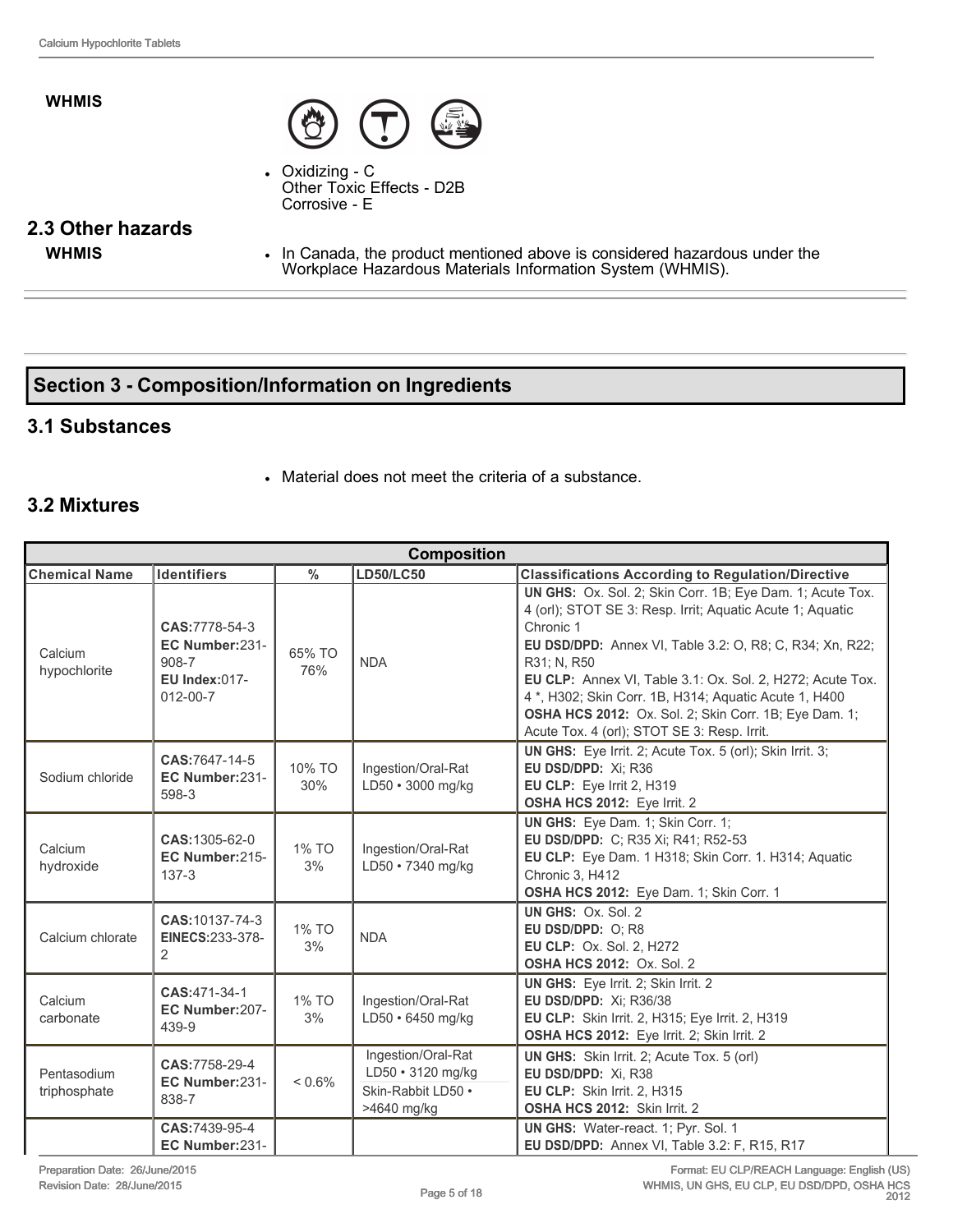| Magnesium        | $104 - 6$<br>EU Index: $012$ -<br>$001 - 00 - 3$                            | 0.1834% | <b>NDA</b>                                | <b>EU CLP:</b> Annex VI, Table 3.1: Water-react. 1, H260; Pyr.<br>Sol. 1, H250<br><b>OSHA HCS 2012:</b> Water-react. 1; Pyr. Sol. 1                                                                               |
|------------------|-----------------------------------------------------------------------------|---------|-------------------------------------------|-------------------------------------------------------------------------------------------------------------------------------------------------------------------------------------------------------------------|
| Calcium chloride | CAS: 10043-52-4<br>EC Number:233-<br>140-8<br>EU Index: $017 -$<br>013-00-2 | 0.1%    | Ingestion/Oral-Rat<br>$LD50 \cdot 1$ g/kg | <b>UN GHS:</b> Eye Irrit. 2; Acute Tox. 4 (orl);<br><b>EU DSD/DPD:</b> Annex VI, Table 3.2: Xi, R36<br>EU CLP: Annex VI, Table 3.1: Eye Irrit. 2, H319<br><b>OSHA HCS 2012:</b> Eye Irrit. 2; Acute Tox. 4 (orl); |

See Section 16 for full text of H-statements and R-phrases.

### **Section 4 First Aid Measures**

#### **4.1 Description of first aid measures**

| - - - - - <b>-</b>                                                             |                                                                                                                                                                                                                                                                                                                                                                                                                   |  |
|--------------------------------------------------------------------------------|-------------------------------------------------------------------------------------------------------------------------------------------------------------------------------------------------------------------------------------------------------------------------------------------------------------------------------------------------------------------------------------------------------------------|--|
| <b>Inhalation</b>                                                              | • Move victim to fresh air. If person is not breathing, call 911 or an ambulance, then give<br>artificial respiration. Do not use mouth-to-mouth method if victim inhaled the<br>substance; give artificial respiration with the aid of a pocket mask equipped with a<br>one-way valve or other proper respiratory medical device. Call a poison center control<br>center or doctor for further treatment advice. |  |
| <b>Skin</b>                                                                    | • For minor skin contact, avoid spreading material on unaffected skin. In case of contact<br>with substance, immediately flush skin with running water for at least 20 minutes.<br>Remove and isolate contaminated clothing. Call a poison center or doctor for<br>treatment advice.                                                                                                                              |  |
| Eye                                                                            | • In case of contact with substance, immediately flush eyes with running water for at<br>least 20 minutes. Remove contact lenses, if present and easy to do. Continue rinsing.<br>Call a Poison Control Center or doctor for treatment advice.                                                                                                                                                                    |  |
| Ingestion                                                                      | • If swallowed, seek medical attention immediately from poison control center or doctor.<br>Have a person sip a glass of water, if able to swallow. Do not give anything by mouth<br>to an unconscious person. Do not induce vomiting unless told to do so by the poison<br>control center or doctor.                                                                                                             |  |
| 4.2 Most important symptoms and effects, both acute and delayed                |                                                                                                                                                                                                                                                                                                                                                                                                                   |  |
|                                                                                | • If ingestion, irritation, any type of overexposure or symptoms of overexposure occur<br>during, or persists after use of this product, contact a POISON CONTROL CENTER,<br>EMERGENCY ROOM OR PHYSICIAN immediately; have Safety Data Sheet<br>information available. Never give anything by mouth to an unconscious or convulsing<br>person. Refer to Section 11 - Toxicological Information.                   |  |
| 4.3 Indication of any immediate medical attention and special treatment needed |                                                                                                                                                                                                                                                                                                                                                                                                                   |  |
| <b>Notes to Physician</b>                                                      | • Probable mucosal damage may contraindicate the use of gastric lavage. All<br>treatments should be based on observed signs and symptoms of distress in the<br>patient. Consideration should be given to the possibility that overexposure to materials<br>other than this product may have occurred.                                                                                                             |  |

# **Section 5 Firefighting Measures**

# **5.1 Extinguishing media**

|                                                           |  | <b>Suitable Extinguishing Media •</b> Drench with large quantities of water only.                                                                                                                                                                                                                                |
|-----------------------------------------------------------|--|------------------------------------------------------------------------------------------------------------------------------------------------------------------------------------------------------------------------------------------------------------------------------------------------------------------|
| <b>Unsuitable Extinguishing</b><br>Media                  |  | • Do not use dry chemicals or foams. Product supplies own oxygen, therefore attempts<br>to smother fire with a wet blanket, carbon dioxide, dry chemical extinguisher or other<br>means are not effective. Product has the potential to cause a violent reaction if dry<br>chemical fire extinguishers are used. |
| 5.2 Special hazards arising from the substance or mixture |  |                                                                                                                                                                                                                                                                                                                  |

| • Containers may explode when heated.<br>May explode from heat or contamination.<br>May ignite combustibles (wood, paper, oil, clothing, etc.)<br>Runoff may create fire or explosion hazard. |
|-----------------------------------------------------------------------------------------------------------------------------------------------------------------------------------------------|
|                                                                                                                                                                                               |
|                                                                                                                                                                                               |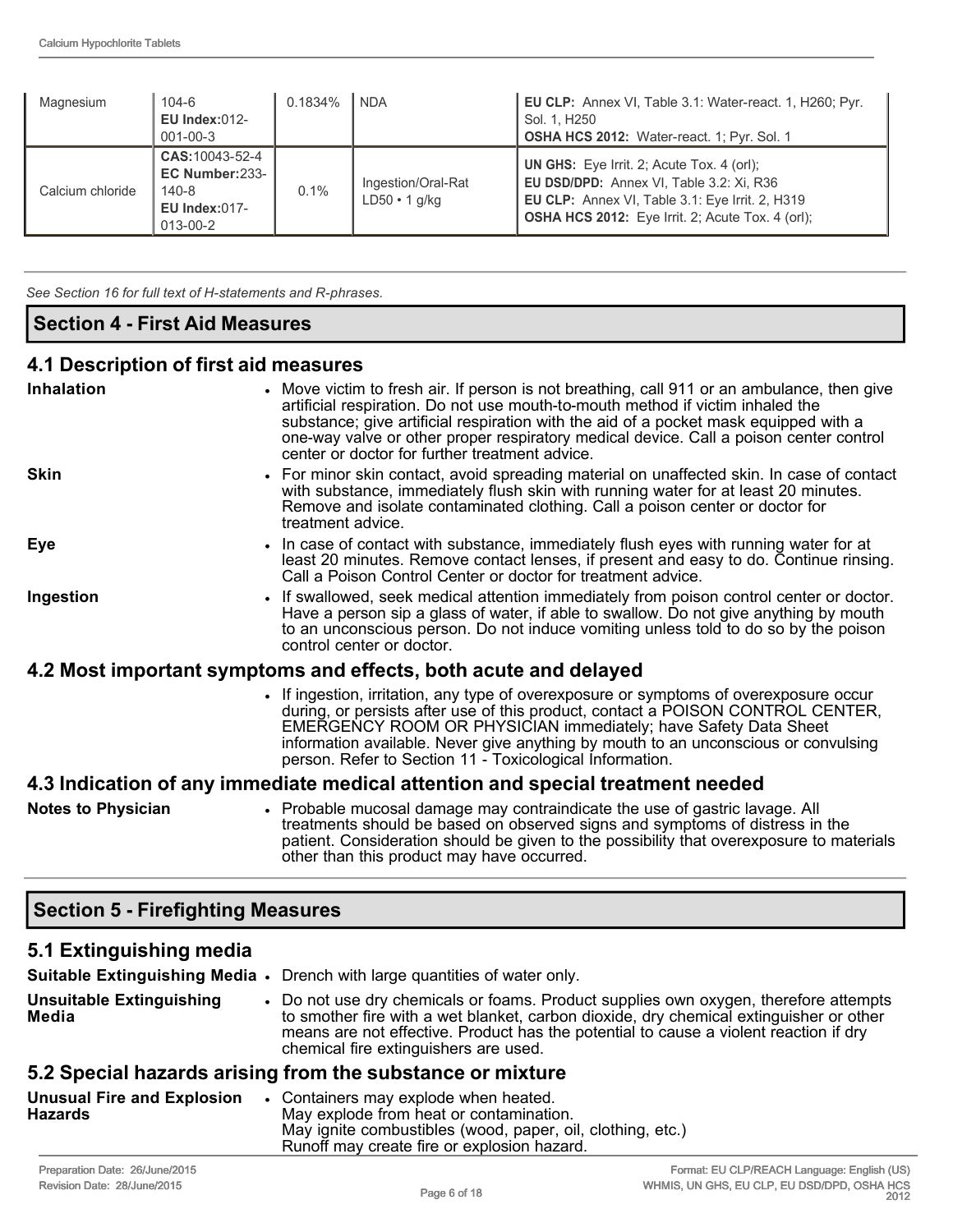| <b>Hazardous Combustion</b><br><b>Products</b> | Some will react explosively with hydrocarbons (fuels)<br>These substances will accelerate burning when involved in a fire.<br>Emits toxic fumes under fire conditions.<br>Chlorine gas may be generated.<br>• Decomposition products may include the following materials: carbon oxides;<br>halogenated compounds; metal oxide/oxides.                                                                                                                                                                                                                                                                                                                                                                                                                                                                                                                                                                    |
|------------------------------------------------|-----------------------------------------------------------------------------------------------------------------------------------------------------------------------------------------------------------------------------------------------------------------------------------------------------------------------------------------------------------------------------------------------------------------------------------------------------------------------------------------------------------------------------------------------------------------------------------------------------------------------------------------------------------------------------------------------------------------------------------------------------------------------------------------------------------------------------------------------------------------------------------------------------------|
| 5.3 Advice for firefighters                    |                                                                                                                                                                                                                                                                                                                                                                                                                                                                                                                                                                                                                                                                                                                                                                                                                                                                                                           |
|                                                | • Structural firefighters' protective clothing provides limited protection in fire situations<br>ONLY; it is not effective in spill situations where direct contact with the substance is<br>possible.<br>Wear chemical protective clothing that is specifically recommended by the<br>manufacturer. It may provide little or no thermal protection.<br>Wear positive pressure self-contained breathing apparatus (SCBA).<br>SMALL FIRES: Move containers from fire area if you can do it without risk.<br>Promptly isolate the scene by removing all persons from the vicinity of the incident if<br>there is a fire.<br>No action shall be taken involving any personal risk or without suitable training.<br>This material is very toxic to aquatic organisms. Fire water contaminated with this<br>material must be contained and prevented from being discharged to any waterway,<br>sewer or drain. |

#### **Section 6 Accidental Release Measures**

#### **6.1 Personal precautions, protective equipment and emergency procedures**

| <b>Personal Precautions</b>    | • Use extreme caution in handling spilled material. Ventilate the area before entry. Use<br>spark-proof tools and explosion-proof equipment. Do not walk through spilled material.<br>Do not mix this product with any other chemicals, including any other pool chemicals<br>of any kind, such as other disinfection or "shock" pool products. Contamination with<br>moisture, acids, organic matter, other chemicals (including, but not limited to cleaning<br>chemicals and other pool chemicals), petroleum or paint products or other easily<br>combustible materials may start a chemical reaction with generation of heat, liberation<br>of hazardous gases and possible violent reaction leading to fire or explosion. Wear<br>appropriate personal protective equipment, avoid direct contact. Do not touch<br>damaged containers or spilled material unless wearing appropriate protective clothing. |
|--------------------------------|-----------------------------------------------------------------------------------------------------------------------------------------------------------------------------------------------------------------------------------------------------------------------------------------------------------------------------------------------------------------------------------------------------------------------------------------------------------------------------------------------------------------------------------------------------------------------------------------------------------------------------------------------------------------------------------------------------------------------------------------------------------------------------------------------------------------------------------------------------------------------------------------------------------------|
| <b>Emergency Procedures</b>    | • ELIMINATE all ignition sources (no smoking, flares, sparks or flames in immediate<br>area). As an immediate precautionary measure, isolate spill or leak area for at least<br>50 meters (150 feet) in all directions. Keep unauthorized personnel away. Stay<br>upwind. Keep out of low areas. Do not get water inside container.                                                                                                                                                                                                                                                                                                                                                                                                                                                                                                                                                                             |
| 6.2 Environmental presquitions |                                                                                                                                                                                                                                                                                                                                                                                                                                                                                                                                                                                                                                                                                                                                                                                                                                                                                                                 |

#### **6.2 Environmental precautions**

• Prevent entry into waterways, sewers, basements or confined areas.

#### **6.3 Methods and material for containment and cleaning up**

**Containment/Clean-up Measures** • Avoid generating dust. If fire or decomposition occurs in area of spill, immediately douse with plenty of water. Otherwise, sweep up all visible material using a clean (new, if possible), dry shovel and broom and immediately dissolve material in a water-filled container. Spilled material that has been swept up and dissolved in water should be used immediately in the normal application for which this product is being consumed.

#### **6.4 Reference to other sections**

• Note: see Section 1 for emergency contact information and Section 13 for waste disposal.

### **Section 7 Handling and Storage**

# **7.1 Precautions for safe handling**

**Handling** • Use extreme caution in handling spilled material. Use only with adequate ventilation. Keep away from combustible material. Strong oxidizer. Contact with other material may cause fire. Use spark-proof tools and explosion-proof equipment. Do not mix this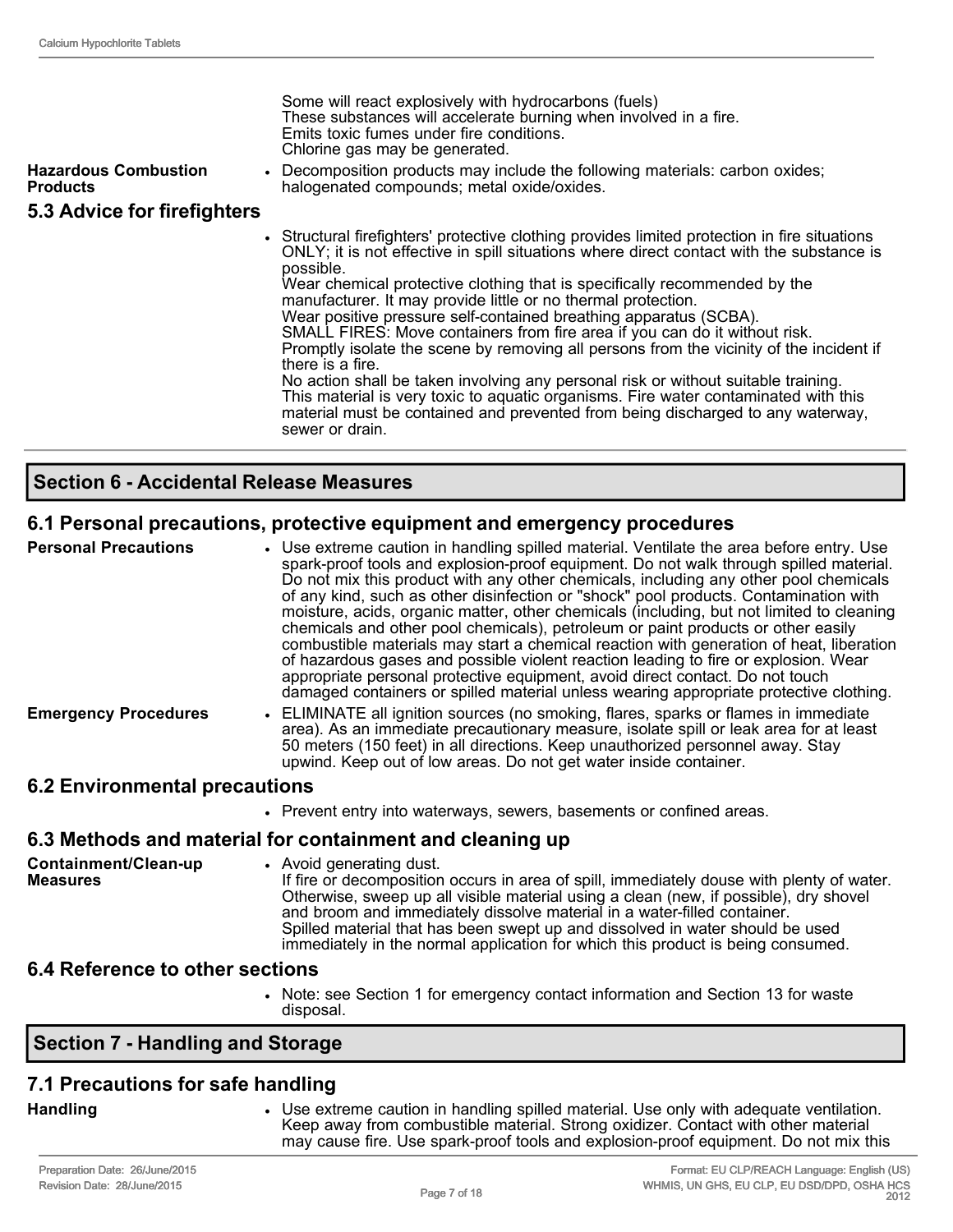product with any other chemicals, including any other pool chemicals of any kind, such as other disinfection or "shock" pool products. Contamination with moisture, acids, organic matter, other chemicals (including, but not limited to cleaning chemicals and other pool chemicals), petroleum or paint products or other easily combustible materials may start a chemical reaction with generation of heat, liberation of hazardous gases and possible violent reaction leading to fire or explosion. Always add product to large quantities of water to fully dissolve product. Do not pour water into product, always add product to water. Use only a clean (new, if possible), dry scoop made of metal or plastic each time product is taken from the container. Do not use with stabilized chlorine or bromine tablet chemical feeders. Do not add this product to any dispensing device containing remnants of any other product or pool chemical. Wear appropriate personal protective equipment, avoid direct contact. Do not breathe dust. Do not get in eyes, on skin, or on clothing. Do not ingest. Wash thoroughly with soap and water after handling and before eating, drinking, or using tobacco. Empty containers retain product residue and can be hazardous. Do not reuse container. Residual material remaining in empty container can react to cause fire. Thoroughly flush empty container with water then destroy by placing in trash collection.

#### **7.2 Conditions for safe storage, including any incompatibilities**

**Storage** • Ventilate enclosed areas. Keep only in the original container. Keep container closed. Separate from acids, alkalis, reducing agents and combustibles. See NFPA 400. Hazardous Materials Code for further information. Store in a cool, dry, wellventilated place. If product becomes contaminated or decomposes do not reseal container. If possible isolate container in open air or well-ventilated area.

#### **7.3 Specific end use(s)**

• Refer to Section 1.2 - Relevant identified uses.

# **Section 8 Exposure Controls/Personal Protection**

#### **8.1 Control parameters**

|                                        | <b>Exposure Limits/Guidelines</b> |                                                                 |  |                                            |  |                                                                    |                                |                                                                 |
|----------------------------------------|-----------------------------------|-----------------------------------------------------------------|--|--------------------------------------------|--|--------------------------------------------------------------------|--------------------------------|-----------------------------------------------------------------|
|                                        | <b>Result</b>                     | <b>ACGIH</b>                                                    |  | <b>Canada British</b><br>Columbia          |  | <b>Canada Ontario</b>                                              | <b>Canada Quebec</b>           | <b>NIOSH</b>                                                    |
| C.I. Pigment Blue<br>15                | <b>TWAs</b>                       | 1 mg/m3 TWA (dust<br>and mist, as Cu)<br>as Copper<br>compounds |  | Not established                            |  | Not established                                                    | Not established                | 1 mg/m3 TWA (dust<br>and mist, as Cu)<br>as Copper<br>compounds |
| Calcium chloride<br>$(10043 - 52 - 4)$ | <b>TWAs</b>                       | Not established                                                 |  | Not established                            |  | 5 mg/m3 TWA                                                        | Not established                | Not established                                                 |
| Calcium hydroxide<br>$(1305 - 62 - 0)$ | <b>TWAs</b>                       | 5 mg/m3 TWA                                                     |  | 5 mg/m3 TWA                                |  | 5 mg/m3 TWA                                                        | 5 mg/m3 TWAEV                  | 5 mg/m3 TWA                                                     |
| Calcium carbonate<br>$(471-34-1)$      | <b>TWAs</b>                       | Not established                                                 |  | Not established                            |  | Not established                                                    | 10 mg/m3 TWAEV<br>(total dust) | 10 mg/m3 TWA (total<br>dust); 5 mg/m3 TWA<br>(respirable dust)  |
|                                        |                                   |                                                                 |  | <b>Exposure Limits/Guidelines (Con't.)</b> |  |                                                                    |                                |                                                                 |
|                                        |                                   |                                                                 |  | <b>Result</b>                              |  | <b>OSHA</b>                                                        |                                |                                                                 |
| Calcium hydroxide<br>$(1305 - 62 - 0)$ |                                   |                                                                 |  | <b>TWAs</b>                                |  | 15 mg/m3 TWA (total<br>dust); 5 mg/m3 TWA<br>(respirable fraction) |                                |                                                                 |

# **8.2 Exposure controls**

**Engineering Measures/Controls** • Good general ventilation should be used. Ventilation rates should be matched to conditions. If applicable, use process enclosures, local exhaust ventilation, or other engineering controls to maintain airborne levels below recommended exposure limits.

#### **Personal Protective Equipment**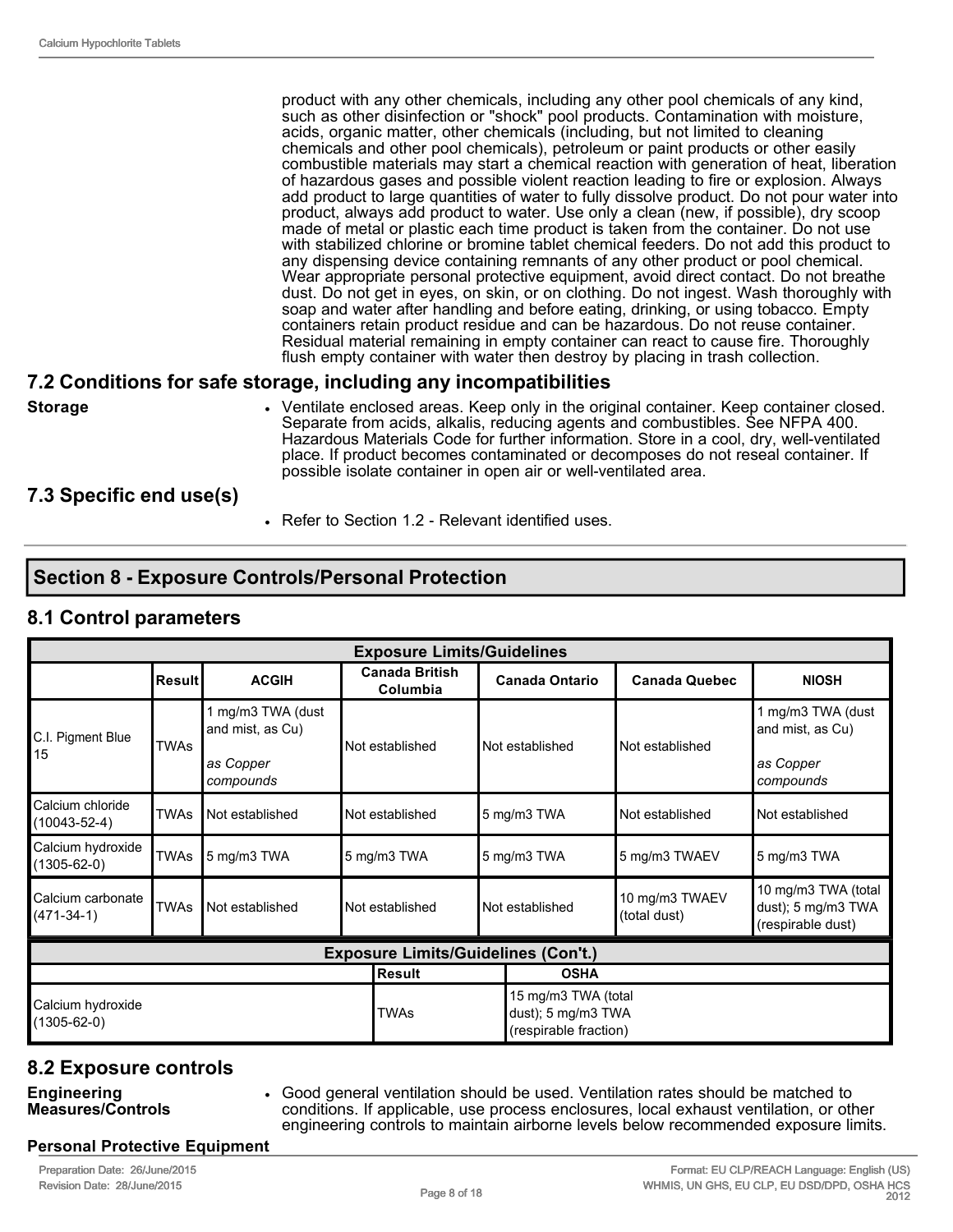| <b>Respiratory</b>                        | • If workers are exposed to concentrations above the exposure limit, they must use<br>appropriate, certified respirators. Use a properly fitted, air-purifying or air-fed respirator<br>complying with an approved standard if a risk assessment indicates this is necessary.<br>Respirator selection must be based on known or anticipated exposure levels, the<br>hazards of the product and the safe working limits of the selected respirator.                                                                                                                                                                                                                                                                                                                                                                                                                              |
|-------------------------------------------|---------------------------------------------------------------------------------------------------------------------------------------------------------------------------------------------------------------------------------------------------------------------------------------------------------------------------------------------------------------------------------------------------------------------------------------------------------------------------------------------------------------------------------------------------------------------------------------------------------------------------------------------------------------------------------------------------------------------------------------------------------------------------------------------------------------------------------------------------------------------------------|
| Eye/Face                                  | • Wear chemical splash goggles and face shield.                                                                                                                                                                                                                                                                                                                                                                                                                                                                                                                                                                                                                                                                                                                                                                                                                                 |
| <b>Skin/Body</b>                          | • Personal protective equipment for the body should be selected based on the task<br>being performed and the risks involved and should be approved by a specialist before<br>handling this product. HANDS: Chemical-resistant, impervious gloves complying with<br>an approved standard should be worn at all times when handling chemical products if<br>a risk assessment indicates this is necessary. Considering the parameters specified<br>by the glove manufacturer, check during use that the gloves are still retaining their<br>protective properties. It should be noted that the time to breakthrough for any glove<br>material may be different for different glove manufacturers. In the case of mixtures,<br>consisting of several substances, the protection time of the gloves cannot be<br>accurately estimated. GLOVES: Nitrile, neoprene, and butyl rubber. |
| <b>Environmental Exposure</b><br>Controls | • Controls should be engineered to prevent release to the environment, including<br>procedures to prevent spills, atmospheric release and release to waterways. Follow<br>best practice for site management and disposal of waste.                                                                                                                                                                                                                                                                                                                                                                                                                                                                                                                                                                                                                                              |
|                                           |                                                                                                                                                                                                                                                                                                                                                                                                                                                                                                                                                                                                                                                                                                                                                                                                                                                                                 |

#### **Key to abbreviations**

NIOSH = National Institute of Occupational Safety and Health TWAEV = Time-Weighted Average Exposure Value OSHA = Occupational Safety and Health Administration

ACGIH = American Conference of Governmental Industrial Hygiene TWA = Time-Weighted Averages are based on 8h/day, 40h/week exposures

# **Section 9 Physical and Chemical Properties**

# **9.1 Information on Physical and Chemical Properties**

| <b>Material Description</b>                           |                                                  |                              |                                                                 |
|-------------------------------------------------------|--------------------------------------------------|------------------------------|-----------------------------------------------------------------|
| <b>Physical Form</b>                                  | Solid                                            | Appearance/Description       | Various colored solid (tablets) with<br>a slight chlorine odor. |
| Color                                                 | Various colors.                                  | Odor                         | Slight chlorine odor.                                           |
| <b>Odor Threshold</b>                                 | No data available                                |                              |                                                                 |
| <b>General Properties</b>                             |                                                  |                              |                                                                 |
| <b>Boiling Point</b>                                  | Decomposes @ 170-180°C (338-<br>$356^{\circ}F$ ) | Melting Point/Freezing Point | No data available                                               |
| Decomposition Temperature                             | 170 to 180 C(338 to 356 F)                       | pH                           | Alkaline                                                        |
| Specific Gravity/Relative Density                     | No data available                                | <b>Bulk Density</b>          | 1 to 1.07 $g/cm^{3}$                                            |
| <b>Water Solubility</b>                               | Soluble 100 %                                    | Viscosity                    | No data available                                               |
| <b>Volatility</b>                                     |                                                  |                              |                                                                 |
| Vapor Pressure                                        | No data available                                | <b>Vapor Density</b>         | No data available                                               |
| <b>Evaporation Rate</b>                               | No data available                                | Volatiles (Wt.)              | $0\%$                                                           |
| Volatiles (Vol.)                                      | $0\%$                                            |                              |                                                                 |
| Flammability                                          |                                                  |                              |                                                                 |
| Flash Point                                           | Not relevant                                     | UEL                          | Not relevant                                                    |
| LEL                                                   | Not relevant                                     | Autoignition                 | No data available                                               |
| Self-Accelerating Decomposition<br>Temperature (SADT) | 60 C(140 F)                                      | Flammability (solid, gas)    | No data available                                               |
| <b>Environmental</b>                                  |                                                  |                              |                                                                 |
| Octanol/Water Partition coefficient                   | No data available                                |                              |                                                                 |

# **9.2 Other Information**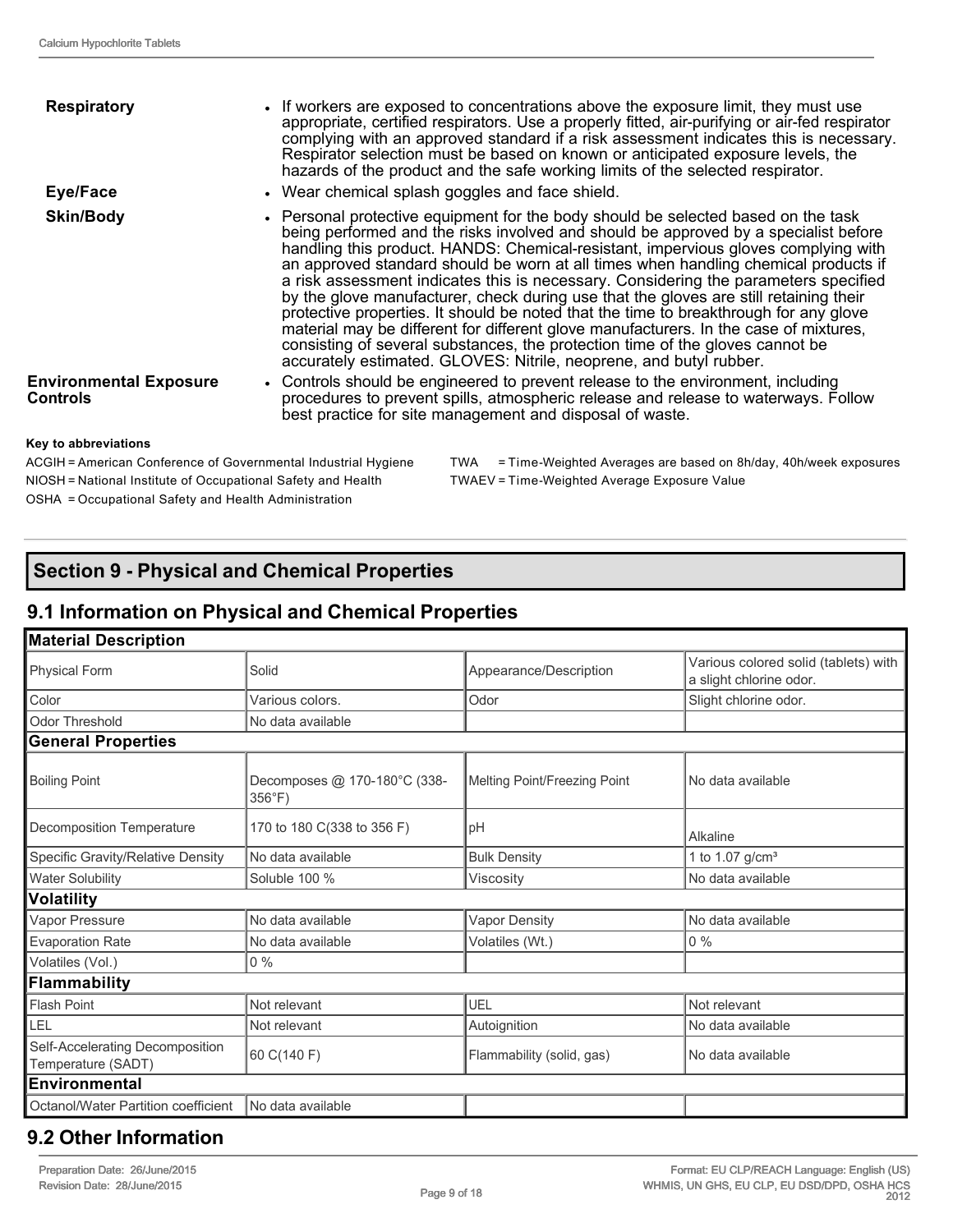• No additional physical and chemical parameters noted.

### **Section 10: Stability and Reactivity**

#### **10.1 Reactivity**

• No dangerous reaction known under conditions of normal use.

#### **10.2 Chemical stability**

• The product may not be stable under certain conditions of storage or use. Product decomposes at approximately 170-180°C (338-356°F) releasing oxygen gas and some chlorine gas.

#### **10.3 Possibility of hazardous reactions**

• Hazardous reactions or instability may occur under certain conditions of storage or use. Conditions may include the following: contact with combustible materials, contact with acids/ammonia. Reactions may include the following: risk of causing or intensifying fire, liberation of toxic gas.

#### **10.4 Conditions to avoid**

• Heating may cause a fire or explosion. Excessive heat will cause decomposition resulting in the release of oxygen and chlorine gas.

#### **10.5 Incompatible materials**

• Highly reactive or incompatible with the following materials: moisture, combustible materials, organic materials, metals, acids, alkalis, oxidizing materials, reducing materials, Ammonia., Petroleum products., Paint products., Wood and paper., Pool chemicals. Acid or ammonia contamination will release toxic gases.

#### **10.6 Hazardous decomposition products**

• Product slowly releases chlorine gas.

# **Section 11 Toxicological Information**

#### **11.1 Information on toxicological effects**

|                                            |                    | <b>Components</b>                                                                                                                                                                                                                                                                                                                                                                                                                                                                                                                                                                                                                              |
|--------------------------------------------|--------------------|------------------------------------------------------------------------------------------------------------------------------------------------------------------------------------------------------------------------------------------------------------------------------------------------------------------------------------------------------------------------------------------------------------------------------------------------------------------------------------------------------------------------------------------------------------------------------------------------------------------------------------------------|
| Calcium chloride<br>$(0.1\%)$              | 10043-<br>$52 - 4$ | Acute Toxicity: Ingestion/Oral-Rat LD50 • 1 g/kg                                                                                                                                                                                                                                                                                                                                                                                                                                                                                                                                                                                               |
| Calcium hydroxide<br>(1% TO 3%)            | 1305-<br>$62 - 0$  | Acute Toxicity: Ingestion/Oral-Rat LD50 • 7340 mg/kg;<br><b>Irritation:</b> Eye-Rabbit • 10 mg • Severe irritation                                                                                                                                                                                                                                                                                                                                                                                                                                                                                                                             |
| Calcium carbonate<br>(1% TO 3%)            | 471-34-            | Acute Toxicity: Ingestion/Oral-Rat LD50 · 6450 mg/kg;<br>Irritation: Eye-Rabbit • 750 µg 24 Hour(s) • Severe irritation; Skin-Rabbit • 500 mg 24 Hour(s) • Moderate irritation                                                                                                                                                                                                                                                                                                                                                                                                                                                                 |
| Sodium chloride<br>(10% TO 30%)            | 7647-<br>$14-5$    | Acute Toxicity: Ingestion/Oral-Rat LD50 • 3000 mg/kg;<br>Irritation: Eye-Rabbit • 100 mg 24 Hour(s) • Moderate irritation; Skin-Rabbit • 500 mg 24 Hour(s) • Mild irritation;<br>Multi-dose Toxicity: Ingestion/Oral-Rat TDLo · 201.6 g/kg 6 Week(s)-Intermittent; Vascular:BP elevation not<br>characterized in autonomic section;<br><b>Mutagen:</b> Unscheduled DNA synthesis • Ingestion/Oral-Rat • 16800 mg/kg 4 Week(s)-Continuous;<br>Reproductive: Ingestion/Oral-Rat TDLo · 56400 mg/kg (5D pre-21D post); Reproductive Effects: Maternal<br>Effects: Postpartum; Reproductive Effects: Effects on Newborn: Biochemical and metabolic |
| Pentasodium<br>triphosphate $($<br>$0.6\%$ | 7758-<br>29-4      | Acute Toxicity: Ingestion/Oral-Rat LD50 · 3120 mg/kg; Behavioral:Somnolence (general depressed<br>activity); Behavioral:Coma; Skin-Rabbit LD50 · >4640 mg/kg; Behavioral:Somnolence (general depressed<br>activity); Lungs, Thorax, or Respiration: Dyspnea;<br>Irritation: Skin-Rabbit • 500 mg 24 Hour(s) • Moderate irritation                                                                                                                                                                                                                                                                                                              |
| Calcium hypochlorite 7778-<br>(65% TO 76%) | $54-3$             | Acute Toxicity: Ingestion/Oral-Rat LD50 • 850 mg/kg                                                                                                                                                                                                                                                                                                                                                                                                                                                                                                                                                                                            |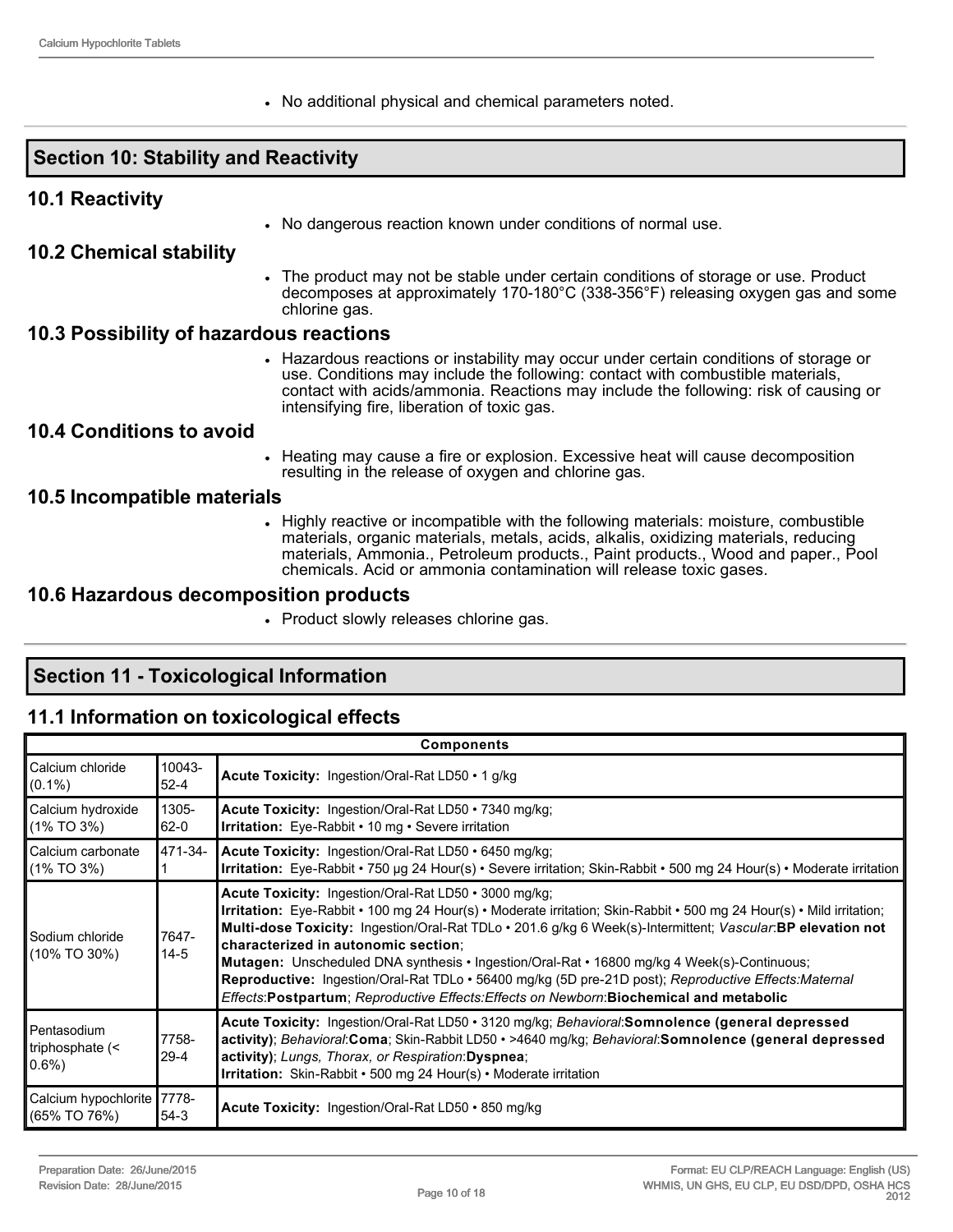| <b>GHS Properties</b>            | <b>Classification</b>                                                                                                                                                                                                      |
|----------------------------------|----------------------------------------------------------------------------------------------------------------------------------------------------------------------------------------------------------------------------|
| <b>Acute toxicity</b>            | EU/CLP . Acute Toxicity - Oral 4 - ATEmix (oral)= 1118 mg/kg<br>OSHA HCS 2012 · Acute Toxicity - Oral 4 - ATEmix(oral)=1037 mg/kg<br>UN GHS . Acute Toxicity - Oral 4 - ATEmix(oral)=1037 mg/kg                            |
| <b>Aspiration Hazard</b>         | EU/CLP . No data available<br>OSHA HCS 2012 . No data available<br><b>UN GHS - No data available</b>                                                                                                                       |
| Carcinogenicity                  | EU/CLP • No data available<br><b>OSHA HCS 2012 • No data available</b><br><b>UN GHS • No data available</b>                                                                                                                |
| <b>Germ Cell Mutagenicity</b>    | <b>EU/CLP</b> • No data available<br><b>OSHA HCS 2012 • No data available</b><br><b>UN GHS • No data available</b>                                                                                                         |
| <b>Skin corrosion/Irritation</b> | <b>EU/CLP - Skin Corrosion 1B</b><br><b>OSHA HCS 2012 - Skin Corrosion 1B</b><br><b>UN GHS - Skin Corrosion 1B</b>                                                                                                         |
| <b>Skin sensitization</b>        | EU/CLP • No data available<br><b>OSHA HCS 2012 • No data available</b><br>UN GHS • No data available                                                                                                                       |
| <b>STOT-RE</b>                   | EU/CLP • No data available<br><b>OSHA HCS 2012 .</b> No data available<br>UN GHS . No data available                                                                                                                       |
| STOT-SE                          | EU/CLP • No data available<br>OSHA HCS 2012 • Specific Target Organ Toxicity Single Exposure 3: Respiratory Tract<br>Irritation<br>UN GHS • Specific Target Organ Toxicity Single Exposure 3: Respiratory Tract Irritation |
| <b>Toxicity for Reproduction</b> | EU/CLP • No data available<br><b>OSHA HCS 2012 • No data available</b><br><b>UN GHS - No data available</b>                                                                                                                |
| <b>Respiratory sensitization</b> | EU/CLP • No data available<br><b>OSHA HCS 2012 • No data available</b><br>UN GHS . No data available                                                                                                                       |
| Serious eye damage/Irritation    | <b>EU/CLP</b> • No data available<br>OSHA HCS 2012 · Serious Eye Damage 1<br><b>UN GHS · Serious Eye Damage 1</b>                                                                                                          |

#### **Potential Health Effects**

| <b>Inhalation</b>        |                                                                                                                  |
|--------------------------|------------------------------------------------------------------------------------------------------------------|
| Acute (Immediate)        | • May cause corrosive burns - irreversible damage. May cause respiratory irritation.                             |
| <b>Chronic (Delayed)</b> | • Repeated or prolonged exposure to corrosive fumes may cause bronchial irritation with<br>chronic cough.        |
| <b>Skin</b>              |                                                                                                                  |
| Acute (Immediate)        | • Causes severe skin burns.                                                                                      |
| <b>Chronic (Delayed)</b> | • Repeated or prolonged exposure to corrosive materials will cause dermatitis.                                   |
| Eye                      |                                                                                                                  |
| Acute (Immediate)        | • Causes serious eye damage. Direct contact with the eyes can cause irreversible<br>damage, including blindness. |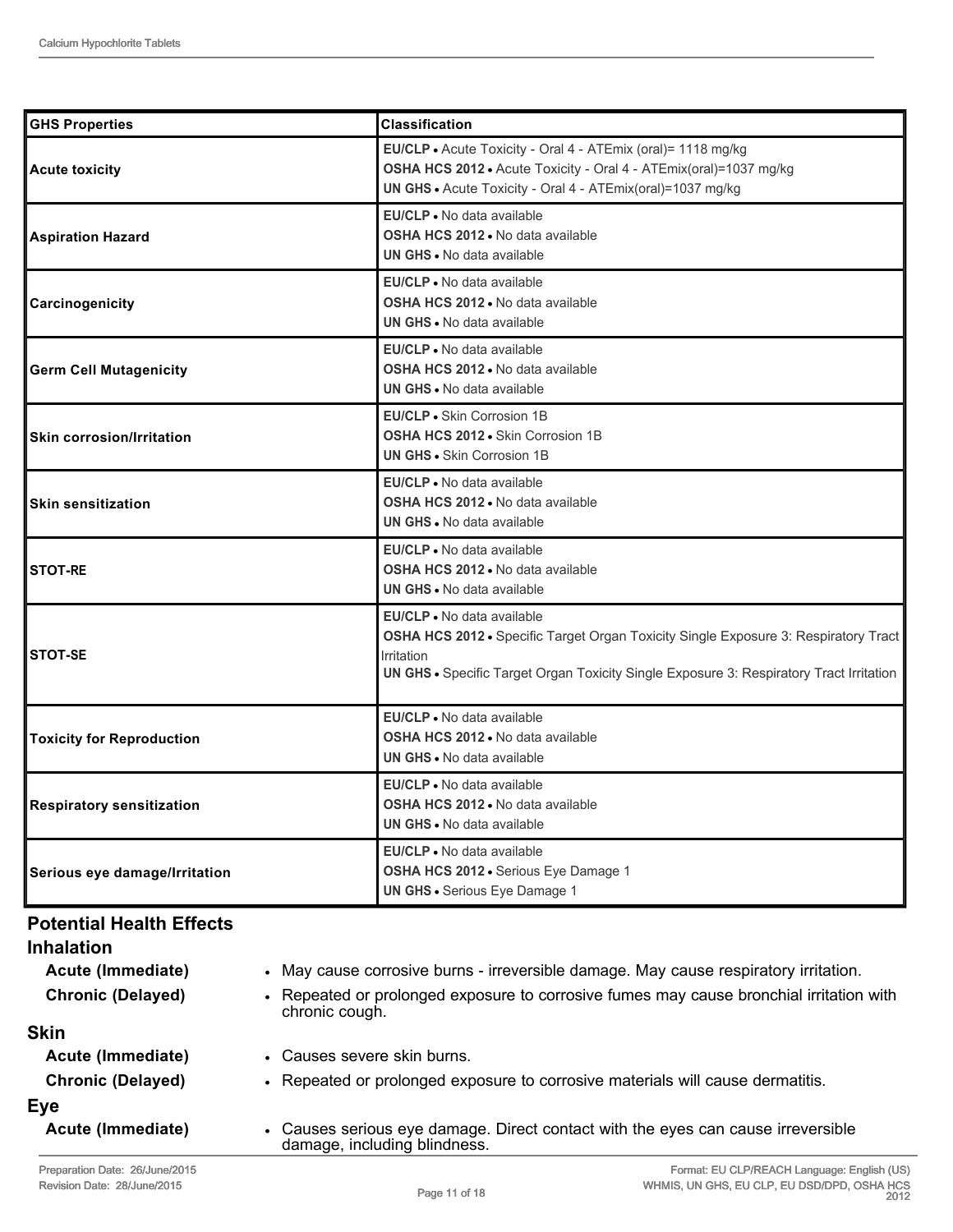#### **Chronic (Delayed)** • Repeated or prolonged exposure to corrosive materials or fumes may cause

#### **Ingestion**

**Acute (Immediate)** • Harmful or fatal if swallowed. May cause irreversible damage to mucous membranes.

**Chronic (Delayed)** • Repeated or prolonged exposure to corrosive materials or fumes may cause

#### **Key to abbreviations**

LD = Lethal Dose

TD = Toxic Dose

# **Section 12 Ecological Information**

# **12.1 Toxicity**

|                        | <b>Calcium Hypochlorite Tablets</b>         |                 |                  |                            |                      |
|------------------------|---------------------------------------------|-----------------|------------------|----------------------------|----------------------|
| <b>Dosage</b>          | <b>Species</b>                              | <b>Duration</b> | <b>Results</b>   | <b>Exposure Conditions</b> | <b>Comments</b>      |
| 57-60 µg/L             | Fish: Bluegill - Lepomis macrochirus        | 96 Hour(s)      | <b>NDA</b>       | Fresh water                | Calcium hypochlorite |
| 37 µg/L                | Fish: Atlantic silverside - Menidia menidia | 96 Hour(s)      | LC50             | Marine water               | Calcium hypochlorite |
| 0.073-0.079<br> µg/L   | Crustacea: Water flea - Daphnia magna       | 48 Hour(s)      | EC <sub>50</sub> | l Fresh water              | Calcium hypochlorite |
| 1294600<br>µg/L        | Fish: Bluegill - Lepomis macrochirus        | 96 Hour(s)      | LC50             | l Fresh water              | Sodium chloride      |
| 402600-<br>469200 ug/L | Crustacea: Water flea - Daphnia magna       | 48 Hour(s)      | <b>EC50</b>      | Fresh water                | Sodium chloride      |
| 356 mL/kg              | Fish: Guppy - Poecilia reticulata           | 96 Hour(s)      | LC50             | Marine water               | Calcium hydroxide    |
| 56 mg/L                | Fish: Guppy - Poecilia reticulata           | 96 Hour(s)      | <b>NOEC</b>      | Marine water               | Calcium hydroxide    |

• LC50: 0.088 mg/L (96 hr, Bluegill Sunfish) Very toxic to aquatic life. Do not allow to enter groundwater, surface water or drains. Hazardous to the aquatic environment Chronic 1.

### **12.2 Persistence and degradability**

• Material data lacking.

conjunctivitis.

gastrointestinal distrubances.

- **12.3 Bioaccumulative potential**
	- Material data lacking.
- **12.4 Mobility in Soil**
- Material data lacking.

#### **12.5 Results of PBT and vPvB assessment**

• No PBT and vPvB assessment has been conducted.

#### **12.6 Other adverse effects**

• No studies have been found.

### **Section 13 Disposal Considerations**

#### **13.1 Waste treatment methods**

- 
- **Product waste •** The generation of waste should be avoided or minimized wherever possible. This material and its container must be disposed of in a safe way. Spilled material that has been swept up and dissolved in water should be used immediately in the normal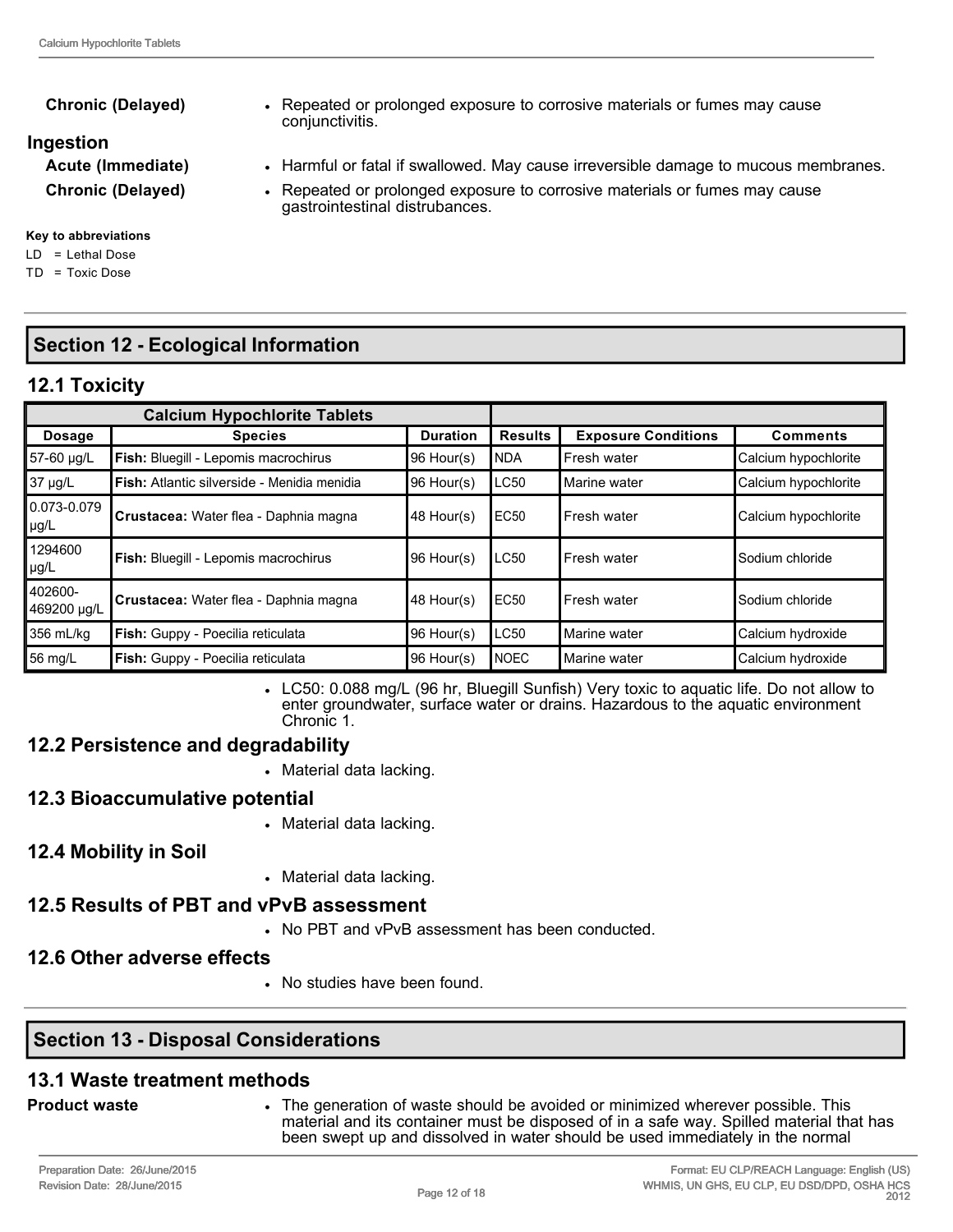application for which this product is being consumed. If this is not possible, material may be neutralized. Please contact Axiall Corporation Emergency Response team for guidance at 3044556882. Note: Only properly neutralized material should be flushed to sewer. Unneutralized material can cause environmental damage to receiving water or can interfere with treatment plant operation. Care must be taken when using or disposing of chemical materials and/or their containers to prevent environmental contamination. Empty containers retain product residue and can be hazardous. Residual material remaining in empty container can react to cause fire. Thoroughly flush empty container with water then destroy by placing in trash collection. Disposal of this product, solutions and any by-products should at all times comply with the requirements of environmental protection and waste disposal legislation and any regional local authority requirements. Avoid dispersal of spilled material and runoff and contact with soil, waterways, drains and sewers.

**Packaging waste** • Dispose of content and/or container in accordance with local, regional, national, and/or international regulations.

#### **Section 14 Transport Information**

|                  | <b>14.1 UN</b><br>number | 14.2 UN proper<br>shipping name          | 14.3 Transport hazard<br>class(es) | 14.4 Packing<br>group | <b>14.5 Environmental</b><br>hazards |
|------------------|--------------------------|------------------------------------------|------------------------------------|-----------------------|--------------------------------------|
| <b>DOT</b>       | <b>UN2880</b>            | CALCIUM HYPOCHLORITE,<br><b>HYDRATED</b> | 5.1                                |                       | <b>NDA</b>                           |
| <b>TDG</b>       | <b>UN2880</b>            | CALCIUM HYPOCHLORITE,<br><b>HYDRATED</b> | 5.1                                |                       | <b>NDA</b>                           |
| <b>IMO/IMDG</b>  | <b>UN2880</b>            | CALCIUM HYPOCHLORITE,<br><b>HYDRATED</b> | 5.1                                |                       | Marine Pollutant                     |
| <b>IATA/ICAO</b> | <b>UN2880</b>            | CALCIUM HYPOCHLORITE,<br><b>HYDRATED</b> | 5.1                                |                       | <b>NDA</b>                           |

**14.6 Special precautions for**  • None specified. **user**

• Data lacking.

**14.7 Transport in bulk according to Annex II of MARPOL 73/78 and the IBC Code**

#### **Section 15 Regulatory Information**

#### **15.1 Safety, health and environmental regulations/legislation specific for the substance or mixture**

**SARA Hazard Classifications** • Acute, Fire

| Inventory               |            |                   |                    |                  |                  |             |
|-------------------------|------------|-------------------|--------------------|------------------|------------------|-------------|
| Component               | <b>CAS</b> | <b>Canada DSL</b> | <b>Canada NDSL</b> | <b>EU EINECS</b> | <b>EU ELNICS</b> | <b>TSCA</b> |
| Calcium chloride        | 10043-52-4 | Yes               | No                 | Yes              | <b>No</b>        | Yes         |
| Calcium hydroxide       | 1305-62-0  | Yes               | No                 | Yes              | <b>No</b>        | Yes         |
| Calcium carbonate       | 471-34-1   | Yes               | <b>No</b>          | Yes              | <b>No</b>        | Yes         |
| Calcium chlorate        | 10137-74-3 | <b>No</b>         | <b>No</b>          | Yes              | <b>No</b>        | No          |
| Calcium<br>hypochlorite | 7778-54-3  | Yes               | No                 | Yes              | <b>No</b>        | Yes         |
| Magnesium               | 7439-95-4  | Yes               | No                 | Yes              | <b>No</b>        | Yes         |
| Sodium chloride         | 7647-14-5  | Yes               | No                 | Yes              | <b>No</b>        | Yes         |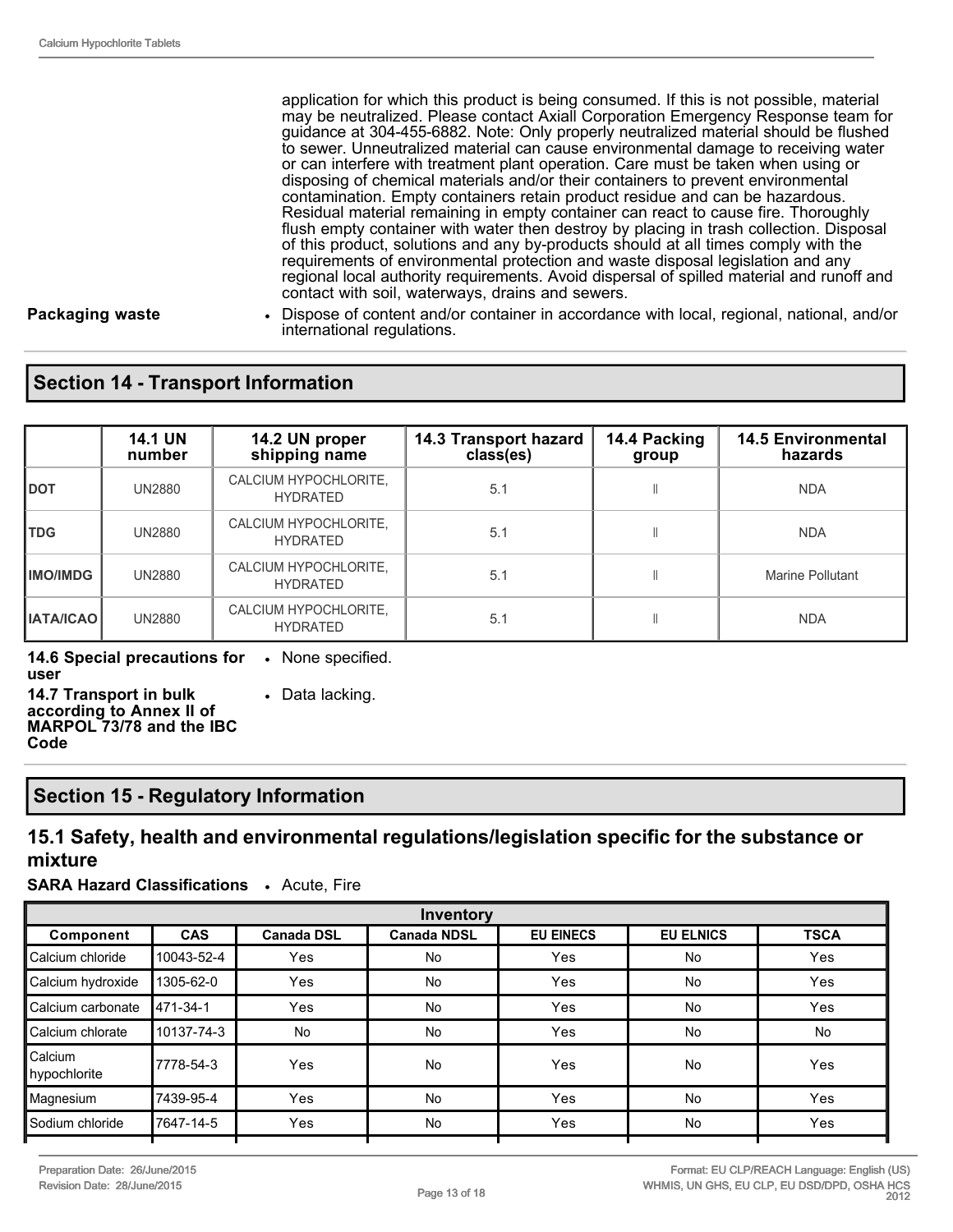| Pentasodium<br>triphosphate | 7758-29-4                  | Yes                                                   | No | Yes | <b>No</b>  |                   | Yes                                                                   |
|-----------------------------|----------------------------|-------------------------------------------------------|----|-----|------------|-------------------|-----------------------------------------------------------------------|
| Canada                      |                            |                                                       |    |     |            |                   |                                                                       |
| Labor                       |                            |                                                       |    |     |            |                   |                                                                       |
|                             |                            | <b>Canada - WHMIS - Classifications of Substances</b> |    |     |            |                   |                                                                       |
| • Calcium chloride          |                            |                                                       |    |     | 10043-52-4 | D <sub>2</sub> B  |                                                                       |
| • Calcium hypochlorite      |                            |                                                       |    |     | 7778-54-3  | C, E              |                                                                       |
| • Calcium chlorate          |                            |                                                       |    |     | 10137-74-3 | Not Listed        |                                                                       |
|                             | • Pentasodium triphosphate |                                                       |    |     | 7758-29-4  | Not Listed        |                                                                       |
| · Calcium hydroxide         |                            |                                                       |    |     | 1305-62-0  | E                 |                                                                       |
| · Sodium chloride           |                            |                                                       |    |     | 7647-14-5  |                   | Uncontrolled product<br>according to WHMIS<br>classification criteria |
| • Magnesium                 |                            |                                                       |    |     | 7439-95-4  | B4. B6            |                                                                       |
| • Calcium carbonate         |                            |                                                       |    |     | 471-34-1   |                   | Uncontrolled product<br>according to WHMIS<br>classification criteria |
|                             |                            | Canada - WHMIS - Ingredient Disclosure List           |    |     |            |                   |                                                                       |
| • Calcium chloride          |                            |                                                       |    |     | 10043-52-4 | Not Listed        |                                                                       |
| • Calcium hypochlorite      |                            |                                                       |    |     | 7778-54-3  | Not Listed        |                                                                       |
| • Calcium chlorate          |                            |                                                       |    |     | 10137-74-3 | <b>Not Listed</b> |                                                                       |
|                             | • Pentasodium triphosphate |                                                       |    |     | 7758-29-4  | <b>Not Listed</b> |                                                                       |
| · Calcium hydroxide         |                            |                                                       |    |     | 1305-62-0  | 1%                |                                                                       |
| · Sodium chloride           |                            |                                                       |    |     | 7647-14-5  | <b>Not Listed</b> |                                                                       |
| • Magnesium                 |                            |                                                       |    |     | 7439-95-4  | Not Listed        |                                                                       |
| • Calcium carbonate         |                            |                                                       |    |     | 471-34-1   | <b>Not Listed</b> |                                                                       |

#### **Environment**

| <b>Canada - CEPA - Priority Substances List</b> |            |            |
|-------------------------------------------------|------------|------------|
| • Calcium chloride                              | 10043-52-4 | Not Listed |
| • Calcium hypochlorite                          | 7778-54-3  | Not Listed |
| • Calcium chlorate                              | 10137-74-3 | Not Listed |
| • Pentasodium triphosphate                      | 7758-29-4  | Not Listed |
| • Calcium hydroxide                             | 1305-62-0  | Not Listed |
| • Sodium chloride                               | 7647-14-5  | Not Listed |
| • Magnesium                                     | 7439-95-4  | Not Listed |
| • Calcium carbonate                             | 471-34-1   | Not Listed |
|                                                 |            |            |

### **United States**

| Labor                                                                |            |            |  |
|----------------------------------------------------------------------|------------|------------|--|
| U.S. - OSHA - Process Safety Management - Highly Hazardous Chemicals |            |            |  |
| • Calcium chloride                                                   | 10043-52-4 | Not Listed |  |
| • Calcium hypochlorite                                               | 7778-54-3  | Not Listed |  |
| • Calcium chlorate                                                   | 10137-74-3 | Not Listed |  |
| • Pentasodium triphosphate                                           | 7758-29-4  | Not Listed |  |
| • Calcium hydroxide                                                  | 1305-62-0  | Not Listed |  |
| • Sodium chloride                                                    | 7647-14-5  | Not Listed |  |
| • Magnesium                                                          | 7439-95-4  | Not Listed |  |
| • Calcium carbonate                                                  | 471-34-1   | Not Listed |  |
|                                                                      |            |            |  |

#### **U.S. OSHA Specifically Regulated Chemicals**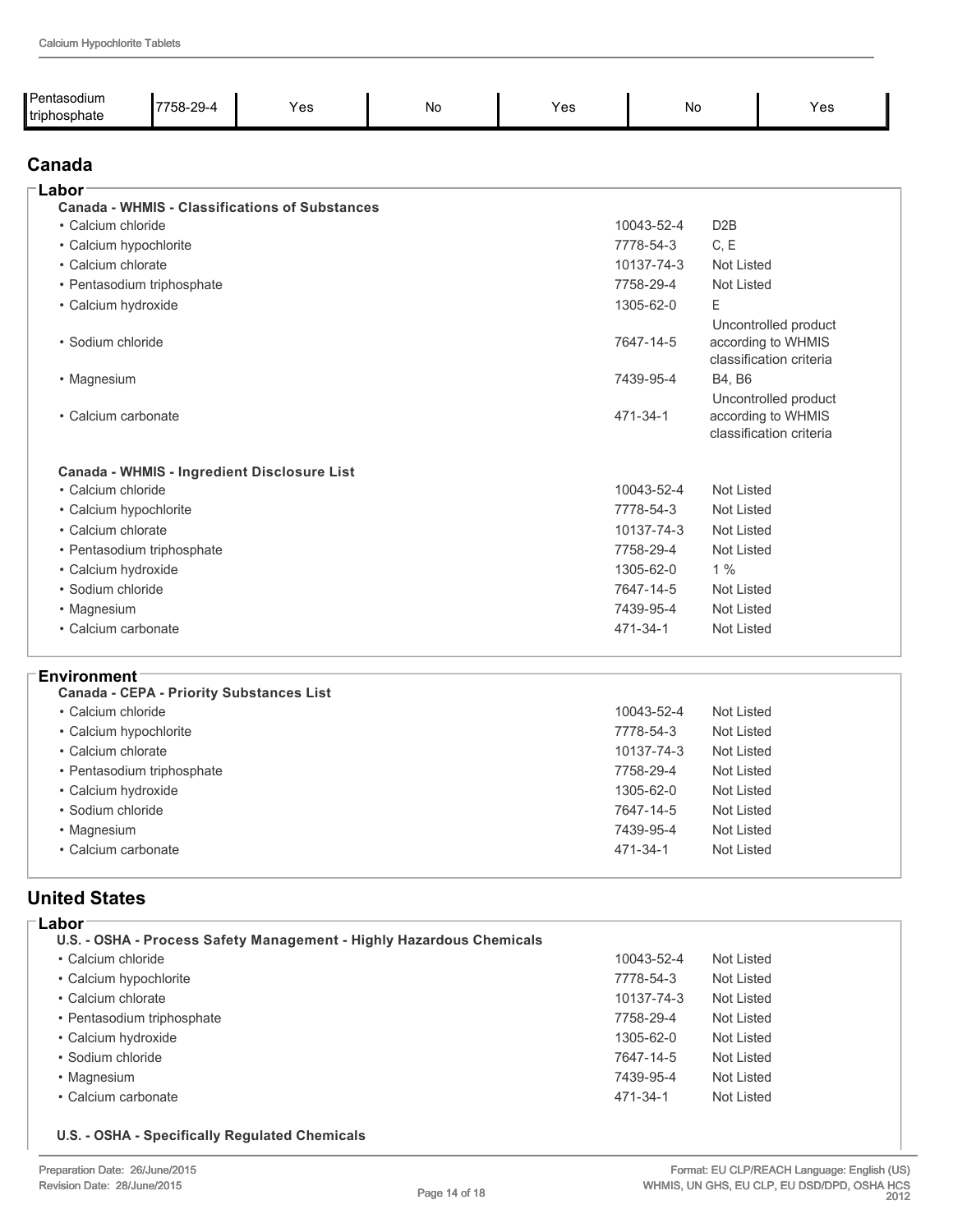| • Calcium chloride                                                        | 10043-52-4 | <b>Not Listed</b>                |
|---------------------------------------------------------------------------|------------|----------------------------------|
| • Calcium hypochlorite                                                    | 7778-54-3  | <b>Not Listed</b>                |
| • Calcium chlorate                                                        | 10137-74-3 | <b>Not Listed</b>                |
| • Pentasodium triphosphate                                                | 7758-29-4  | <b>Not Listed</b>                |
| • Calcium hydroxide                                                       | 1305-62-0  | <b>Not Listed</b>                |
| · Sodium chloride                                                         | 7647-14-5  | <b>Not Listed</b>                |
| • Magnesium                                                               | 7439-95-4  | <b>Not Listed</b>                |
| • Calcium carbonate                                                       | 471-34-1   | <b>Not Listed</b>                |
| Environment⊺                                                              |            |                                  |
| U.S. - CAA (Clean Air Act) - 1990 Hazardous Air Pollutants                |            |                                  |
| • Calcium chloride                                                        | 10043-52-4 | <b>Not Listed</b>                |
| • Calcium hypochlorite                                                    | 7778-54-3  | <b>Not Listed</b>                |
| • Calcium chlorate                                                        | 10137-74-3 | <b>Not Listed</b>                |
| • Pentasodium triphosphate                                                | 7758-29-4  | <b>Not Listed</b>                |
| · Calcium hydroxide                                                       | 1305-62-0  | <b>Not Listed</b>                |
| · Sodium chloride                                                         | 7647-14-5  | <b>Not Listed</b>                |
| • Magnesium                                                               | 7439-95-4  | <b>Not Listed</b>                |
| • Calcium carbonate                                                       | 471-34-1   | <b>Not Listed</b>                |
| U.S. - CERCLA/SARA - Hazardous Substances and their Reportable Quantities |            |                                  |
| • Calcium chloride                                                        | 10043-52-4 | <b>Not Listed</b>                |
| • Calcium hypochlorite                                                    | 7778-54-3  | 10 lb final RQ; 4.54 kg final RQ |
| • Calcium chlorate                                                        | 10137-74-3 | <b>Not Listed</b>                |
| • Pentasodium triphosphate                                                | 7758-29-4  | <b>Not Listed</b>                |
| · Calcium hydroxide                                                       | 1305-62-0  | <b>Not Listed</b>                |
| • Sodium chloride                                                         | 7647-14-5  | <b>Not Listed</b>                |
| • Magnesium                                                               | 7439-95-4  | <b>Not Listed</b>                |
| • Calcium carbonate                                                       | 471-34-1   | <b>Not Listed</b>                |
| U.S. - CERCLA/SARA - Radionuclides and Their Reportable Quantities        |            |                                  |
| • Calcium chloride                                                        | 10043-52-4 | <b>Not Listed</b>                |
| • Calcium hypochlorite                                                    | 7778-54-3  | <b>Not Listed</b>                |
| • Calcium chlorate                                                        | 10137-74-3 | <b>Not Listed</b>                |
| • Pentasodium triphosphate                                                | 7758-29-4  | Not Listed                       |
| · Calcium hydroxide                                                       | 1305-62-0  | Not Listed                       |
| · Sodium chloride                                                         | 7647-14-5  | <b>Not Listed</b>                |
| • Magnesium                                                               | 7439-95-4  | <b>Not Listed</b>                |
| • Calcium carbonate                                                       | 471-34-1   | <b>Not Listed</b>                |
| U.S. - CERCLA/SARA - Section 302 Extremely Hazardous Substances EPCRA RQs |            |                                  |
| • Calcium chloride                                                        | 10043-52-4 | Not Listed                       |
| • Calcium hypochlorite                                                    | 7778-54-3  | Not Listed                       |
| • Calcium chlorate                                                        | 10137-74-3 | Not Listed                       |
| • Pentasodium triphosphate                                                | 7758-29-4  | Not Listed                       |
| • Calcium hydroxide                                                       | 1305-62-0  | Not Listed                       |
| • Sodium chloride                                                         | 7647-14-5  | <b>Not Listed</b>                |
| • Magnesium                                                               | 7439-95-4  | Not Listed                       |
| • Calcium carbonate                                                       | 471-34-1   | Not Listed                       |
| U.S. - CERCLA/SARA - Section 302 Extremely Hazardous Substances TPQs      |            |                                  |
| • Calcium chloride                                                        | 10043-52-4 | Not Listed                       |
| • Calcium hypochlorite                                                    | 7778-54-3  | Not Listed                       |
| • Calcium chlorate                                                        | 10137-74-3 | Not Listed                       |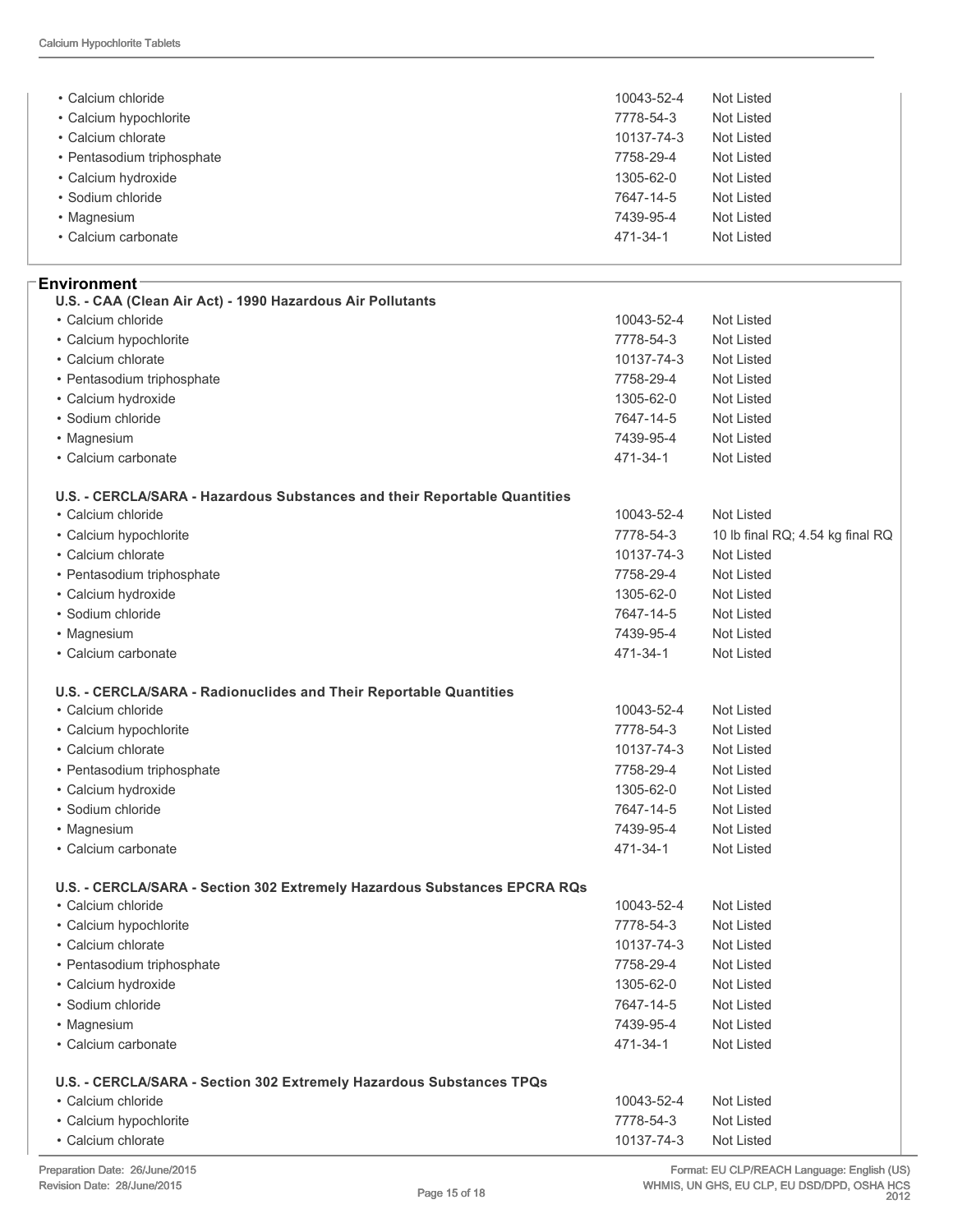| • Pentasodium triphosphate                                                       | 7758-29-4  | Not Listed        |
|----------------------------------------------------------------------------------|------------|-------------------|
| · Calcium hydroxide                                                              | 1305-62-0  | Not Listed        |
| • Sodium chloride                                                                | 7647-14-5  | Not Listed        |
| • Magnesium                                                                      | 7439-95-4  | <b>Not Listed</b> |
| • Calcium carbonate                                                              | 471-34-1   | Not Listed        |
| U.S. - CERCLA/SARA - Section 313 - Emission Reporting                            |            |                   |
| • Calcium chloride                                                               | 10043-52-4 | Not Listed        |
| • Calcium hypochlorite                                                           | 7778-54-3  | Not Listed        |
| • Calcium chlorate                                                               | 10137-74-3 | Not Listed        |
| · Pentasodium triphosphate                                                       | 7758-29-4  | <b>Not Listed</b> |
| • Calcium hydroxide                                                              | 1305-62-0  | Not Listed        |
| • Sodium chloride                                                                | 7647-14-5  | Not Listed        |
| • Magnesium                                                                      | 7439-95-4  | Not Listed        |
| • Calcium carbonate                                                              | 471-34-1   | Not Listed        |
| U.S. - CERCLA/SARA - Section 313 - PBT Chemical Listing                          |            |                   |
| • Calcium chloride                                                               | 10043-52-4 | Not Listed        |
| • Calcium hypochlorite                                                           | 7778-54-3  | Not Listed        |
| • Calcium chlorate                                                               | 10137-74-3 | <b>Not Listed</b> |
| • Pentasodium triphosphate                                                       | 7758-29-4  | Not Listed        |
| · Calcium hydroxide                                                              | 1305-62-0  | Not Listed        |
| · Sodium chloride                                                                | 7647-14-5  | Not Listed        |
| • Magnesium                                                                      | 7439-95-4  | <b>Not Listed</b> |
| • Calcium carbonate                                                              | 471-34-1   | Not Listed        |
| U.S. - TSCA (Toxic Substances Control Act) - Section 12(b) - Export Notification |            |                   |
| • Calcium chloride                                                               | 10043-52-4 | Not Listed        |
| • Calcium hypochlorite                                                           | 7778-54-3  | Not Listed        |
| • Calcium chlorate                                                               | 10137-74-3 | Not Listed        |
| • Pentasodium triphosphate                                                       | 7758-29-4  | Not Listed        |
| · Calcium hydroxide                                                              | 1305-62-0  | Not Listed        |
| • Sodium chloride                                                                | 7647-14-5  | Not Listed        |
| • Magnesium                                                                      | 7439-95-4  | Not Listed        |
| • Calcium carbonate                                                              | 471-34-1   | <b>Not Listed</b> |
|                                                                                  |            |                   |

#### **United States California**

| <b>Environment</b>                                          |            |                   |
|-------------------------------------------------------------|------------|-------------------|
| U.S. - California - Proposition 65 - Carcinogens List       |            |                   |
| • Calcium chloride                                          | 10043-52-4 | Not Listed        |
| • Calcium hypochlorite                                      | 7778-54-3  | Not Listed        |
| • Calcium chlorate                                          | 10137-74-3 | Not Listed        |
| • Pentasodium triphosphate                                  | 7758-29-4  | <b>Not Listed</b> |
| • Calcium hydroxide                                         | 1305-62-0  | Not Listed        |
| • Sodium chloride                                           | 7647-14-5  | Not Listed        |
| • Magnesium                                                 | 7439-95-4  | Not Listed        |
| • Calcium carbonate                                         | 471-34-1   | Not Listed        |
| U.S. - California - Proposition 65 - Developmental Toxicity |            |                   |
| • Calcium chloride                                          | 10043-52-4 | Not Listed        |
| • Calcium hypochlorite                                      | 7778-54-3  | Not Listed        |
| • Calcium chlorate                                          | 10137-74-3 | Not Listed        |
| • Pentasodium triphosphate                                  | 7758-29-4  | Not Listed        |
| • Calcium hydroxide                                         | 1305-62-0  | Not Listed        |

Preparation Date: 26/June/2015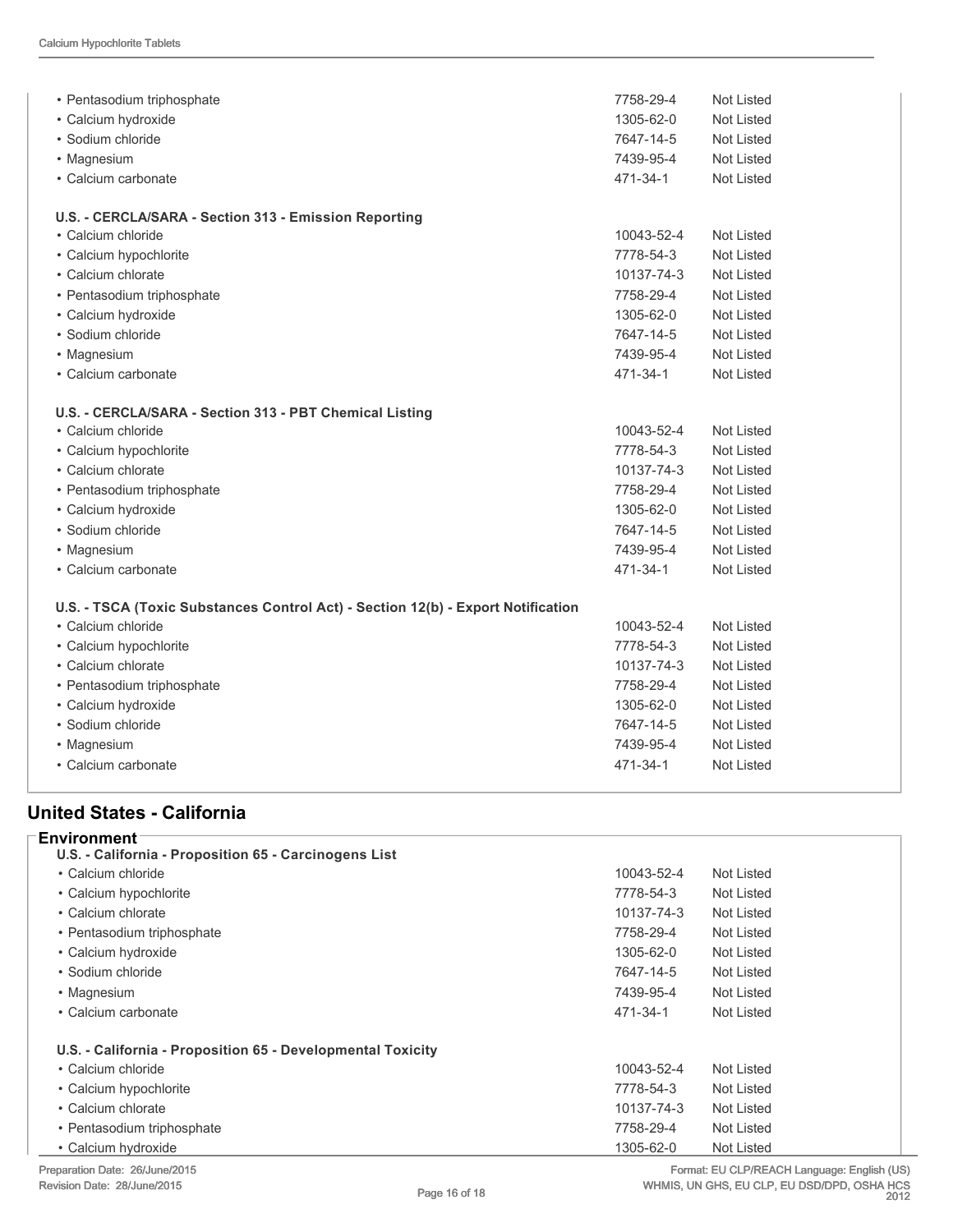| • Sodium chloride<br>• Magnesium                                                          | 7647-14-5<br>7439-95-4 | Not Listed<br><b>Not Listed</b> |
|-------------------------------------------------------------------------------------------|------------------------|---------------------------------|
| • Calcium carbonate                                                                       | 471-34-1               | <b>Not Listed</b>               |
| U.S. - California - Proposition 65 - Maximum Allowable Dose Levels (MADL)                 |                        |                                 |
| • Calcium chloride                                                                        | 10043-52-4             | Not Listed                      |
| • Calcium hypochlorite                                                                    | 7778-54-3              | Not Listed                      |
| • Calcium chlorate                                                                        | 10137-74-3             | Not Listed                      |
| • Pentasodium triphosphate                                                                | 7758-29-4              | Not Listed                      |
| • Calcium hydroxide                                                                       | 1305-62-0              | Not Listed                      |
| • Sodium chloride                                                                         | 7647-14-5              | <b>Not Listed</b>               |
| • Magnesium                                                                               | 7439-95-4              | Not Listed                      |
| • Calcium carbonate                                                                       | 471-34-1               | Not Listed                      |
| U.S. - California - Proposition 65 - No Significant Risk Levels (NSRL)                    |                        |                                 |
| • Calcium chloride                                                                        | 10043-52-4             | Not Listed                      |
| • Calcium hypochlorite                                                                    | 7778-54-3              | Not Listed                      |
| • Calcium chlorate                                                                        | 10137-74-3             | Not Listed                      |
| • Pentasodium triphosphate                                                                | 7758-29-4              | Not Listed                      |
| • Calcium hydroxide                                                                       | 1305-62-0              | Not Listed                      |
| • Sodium chloride                                                                         | 7647-14-5              | Not Listed                      |
| • Magnesium                                                                               | 7439-95-4              | Not Listed                      |
| • Calcium carbonate                                                                       | 471-34-1               | Not Listed                      |
|                                                                                           |                        |                                 |
| U.S. - California - Proposition 65 - Reproductive Toxicity - Female<br>• Calcium chloride | 10043-52-4             | Not Listed                      |
| • Calcium hypochlorite                                                                    | 7778-54-3              | <b>Not Listed</b>               |
| • Calcium chlorate                                                                        | 10137-74-3             | Not Listed                      |
| • Pentasodium triphosphate                                                                | 7758-29-4              | Not Listed                      |
| • Calcium hydroxide                                                                       | 1305-62-0              | Not Listed                      |
| • Sodium chloride                                                                         | 7647-14-5              | Not Listed                      |
| • Magnesium                                                                               | 7439-95-4              | Not Listed                      |
| • Calcium carbonate                                                                       | 471-34-1               | Not Listed                      |
|                                                                                           |                        |                                 |
| U.S. - California - Proposition 65 - Reproductive Toxicity - Male                         |                        |                                 |
| • Calcium chloride                                                                        | 10043-52-4             | Not Listed                      |
| • Calcium hypochlorite                                                                    | 7778-54-3              | Not Listed                      |
| • Calcium chlorate                                                                        | 10137-74-3             | <b>Not Listed</b>               |
| • Pentasodium triphosphate                                                                | 7758-29-4              | Not Listed                      |
| • Calcium hydroxide                                                                       | 1305-62-0              | Not Listed                      |
| · Sodium chloride                                                                         | 7647-14-5              | Not Listed                      |
| • Magnesium<br>• Calcium carbonate                                                        | 7439-95-4              | Not Listed                      |
|                                                                                           | 471-34-1               | Not Listed                      |

### **15.2 Chemical Safety Assessment**

• No Chemical Safety Assessment has been carried out.

## **Section 16 Other Information**

#### **Relevant Phrases (code & full text)**

• H250 - Catches fire spontaneously if exposed to air

H260 - In contact with water releases flammable gases which may ignite